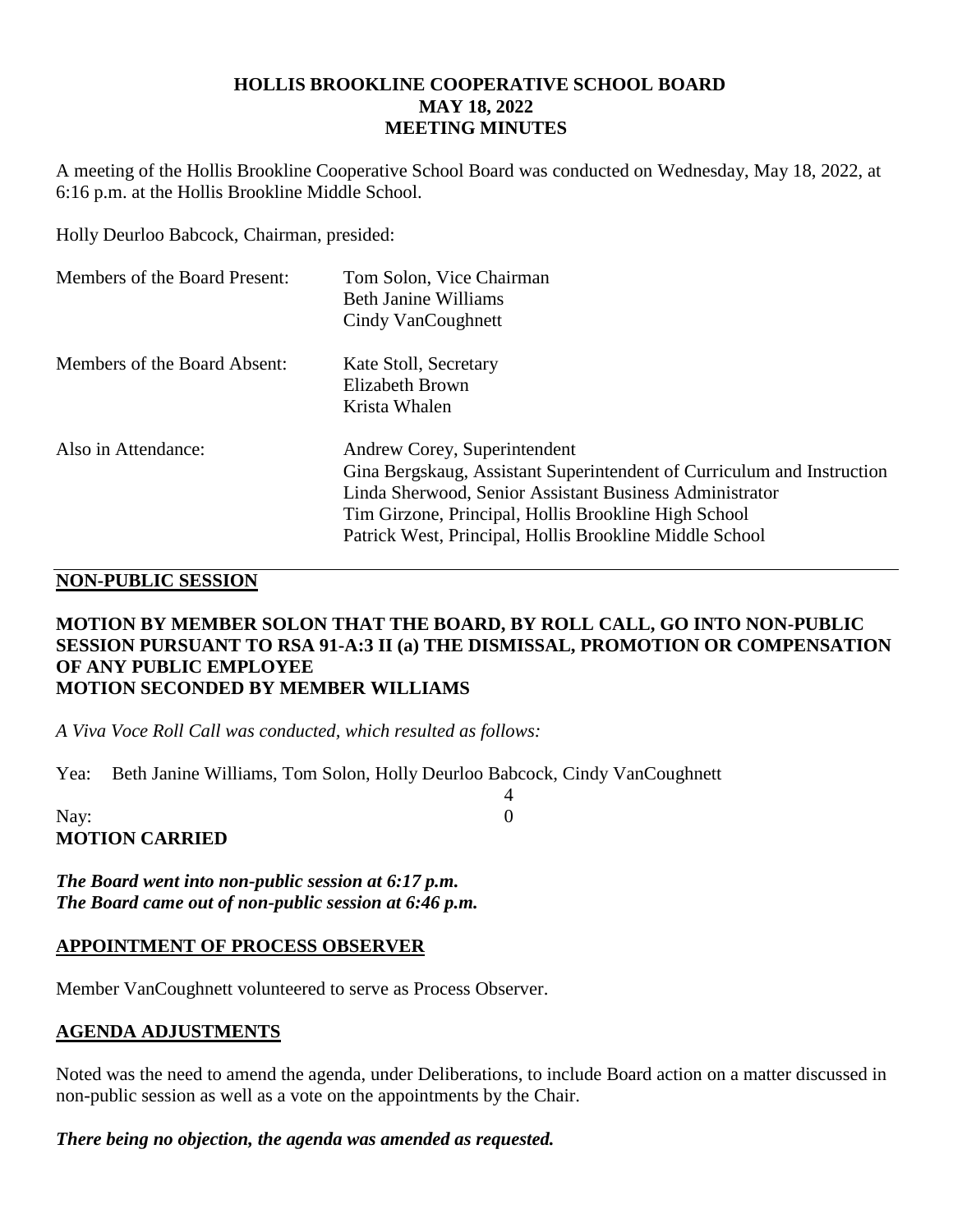#### **NOMINATIONS / RESIGNATIONS / CORRESPONDENCE**

Superintendent Corey informed the Board of a Letter of Resignation received from Audra Saunders from her position as Art Teacher at the Hollis Brookline High School (HBHS) effective on the last day of the 2021-2022 school year. In her letter, Ms. Saunders stated her intent to pursue a new career outside of education and thanked the Board and Administration for the opportunity to serve the communities of Hollis and Brookline.

### **MOTION BY MEMBER SOLON TO ACCEPT THE RESIGNATION OF AUDRA SAUNDERS AS AN ART TEACHER AT THE HOLLIS BROOKLINE HIGH SCHOOL EFFECTIVE ON THE LAST DAY OF THE 2021-2022 SCHOOL YEAR MOTION SECONDED BY MEMBER WILLIAMS MOTION CARRIED 4-0-0**

A Letter of Resignation was received from Lindy Prewitt from the position of English as a Second Language Teacher for the Hollis Brookline School District. Her last day will be June 30, 2022. In her letter, she states she greatly appreciates the support and opportunities the district has provided her. She has made the difficult decision to move out of state.

### **MOTION BY MEMBER SOLON TO ACCEPT THE RESIGNATION OF LINDY PREWITT AS AN ENGLISH AS A SECOND LANGUAGE TEACHER FOR THE HOLLIS BROOKLINE SCHOOL DISTRICT WITH AN EFFECTIVE DATE OF JUNE 30, 2022 MOTION SECONDED BY MEMBER WILLIAMS MOTION CARRIED 4-0-0**

A Letter of Resignation was received from Abigail Portu, History Teacher, HBHS, effective at the end of the 2021-2022 school year.

### **MOTION BY MEMBER SOLON TO ACCEPT THE RESIGNATION OF ABIGAIL PORTU FROM THE POSITION OF HISTORY TEACHER AT THE HOLLIS BROOKLINE HIGH SCHOOL EFFECTIVE ON THE LAST DAY OF THE 2021-2022 SCHOOL YEAR MOTION SECONDED BY MEMBER WILLIAMS MOTION CARRIED 4-0-0**

A Letter of Resignation was received from Claire Pare from the position of English Teacher at the Hollis Brookline High School. In her letter she states, for the past 7 years the Hollis Brookline COOP has offered me invaluable opportunities for personal growth and professional development. I would like to extend my most sincere thanks to you, the administration, staff, students, and community. Ms. Pare notes the opportunity she has been given to continue her work in education in the private sector.

### **MOTION BY MEMBER SOLON TO ACCEPT THE RESIGNATION OF CLAIRE PARE FROM THE POSITION OF ENGLISH TEACHER AT THE HOLLIS BROOKLINE HIGH SCHOOL WITH AN EFFECTIVE DATE OF MAY 6, 2022 MOTION SECONDED BY MEMBER WILLIAMS**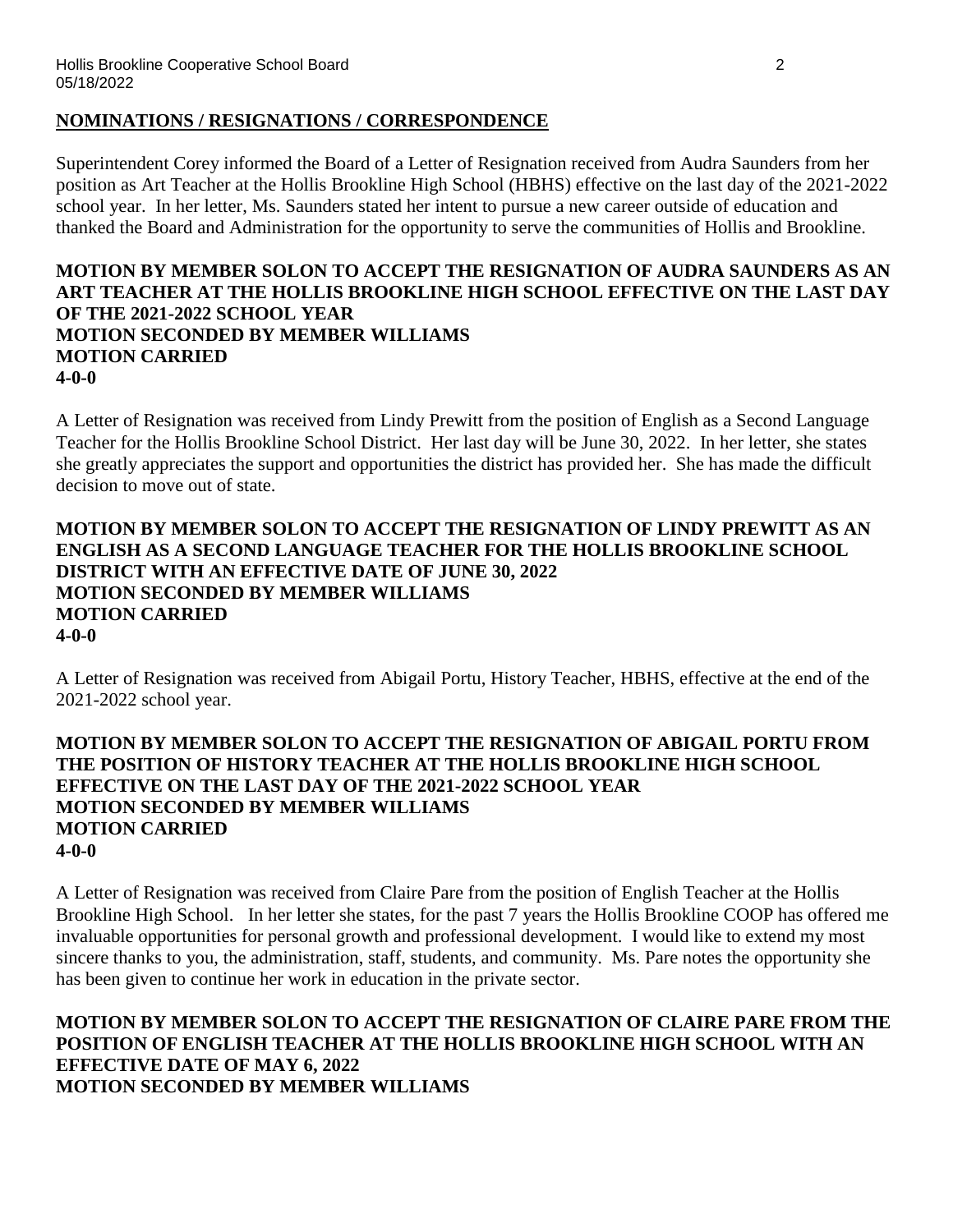### ON THE QUESTION

Asked what was done to backfill the unanticipated resignation, Tim Girzone, Principal, HBHS, stated the district is currently providing lessons and assessment through the department, which is being administered through a substitute teacher for the remainder of the year. Asked if it is an individual having credentials in the subject matter, he indicated it is not.

### **MOTION CARRIED 4-0-0**

Superintendent Corey notified the Board of the contract offered to Jillian Burkley for the position of Social Worker for the 2022-2023 school year. Ms. Burkley comes to the district with her bachelor's in psychology from Westminster College and her master's in social work from the University of Denver. The salary is \$67,000.

The Board was informed of the Superintendent's nomination of Jane Habert for the position of Case Manager at the Hollis Brookline High School. Ms. Habert comes to the district with her bachelor's in human nutrition from Virginia Polytech and her master's in special education from Old Dominion University. She would be at a Masters, Step 6 and a salary of \$57,235.

### **MOTION BY MEMBER SOLON TO ACCEPT THE SUPERINTENDENT'S NOMINATION OF JANE HABERT FOR THE POSITION OF CASE MANAGER AT THE HOLLIS BROOKLINE HIGH SCHOOL AT A MASTERS, STEP 6 AND A SALARY OF FIFTY SEVEN THOUSAND TWO HUNDRED THIRTY FIVE DOLLARS (\$57,235) MOTION SECONDED BY MEMBER WILLIAMS MOTION CARRIED 4-0-0**

Superintendent Corey nominated Alison Wittig for the position of Case Manager at the Hollis Brookline High School. Ms. Wittig has her bachelors in kinesiology and visual arts from Rice University and educational specialist certification in special education and master's in education from the California State University. She would be at a masters, step 10, and a salary of \$63,176.

### **MOTION BY MEMBER SOLON TO ACCEPT THE SUPERINTENDENT'S NOMINATION OF ALISON WITTIG FOR THE POSITION OF CASE MANAGER AT THE HOLLIS BROOKLINE HIGH SCHOOL AT A MASTERS, STEP 10 AND A SALARY OF SIXTY THREE THOUSAND ONE HUNDRED SEVENTY SIX DOLLARS (\$63,176) MOTION SECONDED BY MEMBER WILLIAMS MOTION CARRIED 4-0-0**

The Board was informed of the Superintendent's nomination of Cory Kaufold for the position of social studies teacher at the Hollis Brookline High School. Mr. Kaufold has his bachelor's in education history and German from Keene State University and his master's in history from the University of New Hampshire. He joins the district at a masters, step 3 and a salary of \$53,147.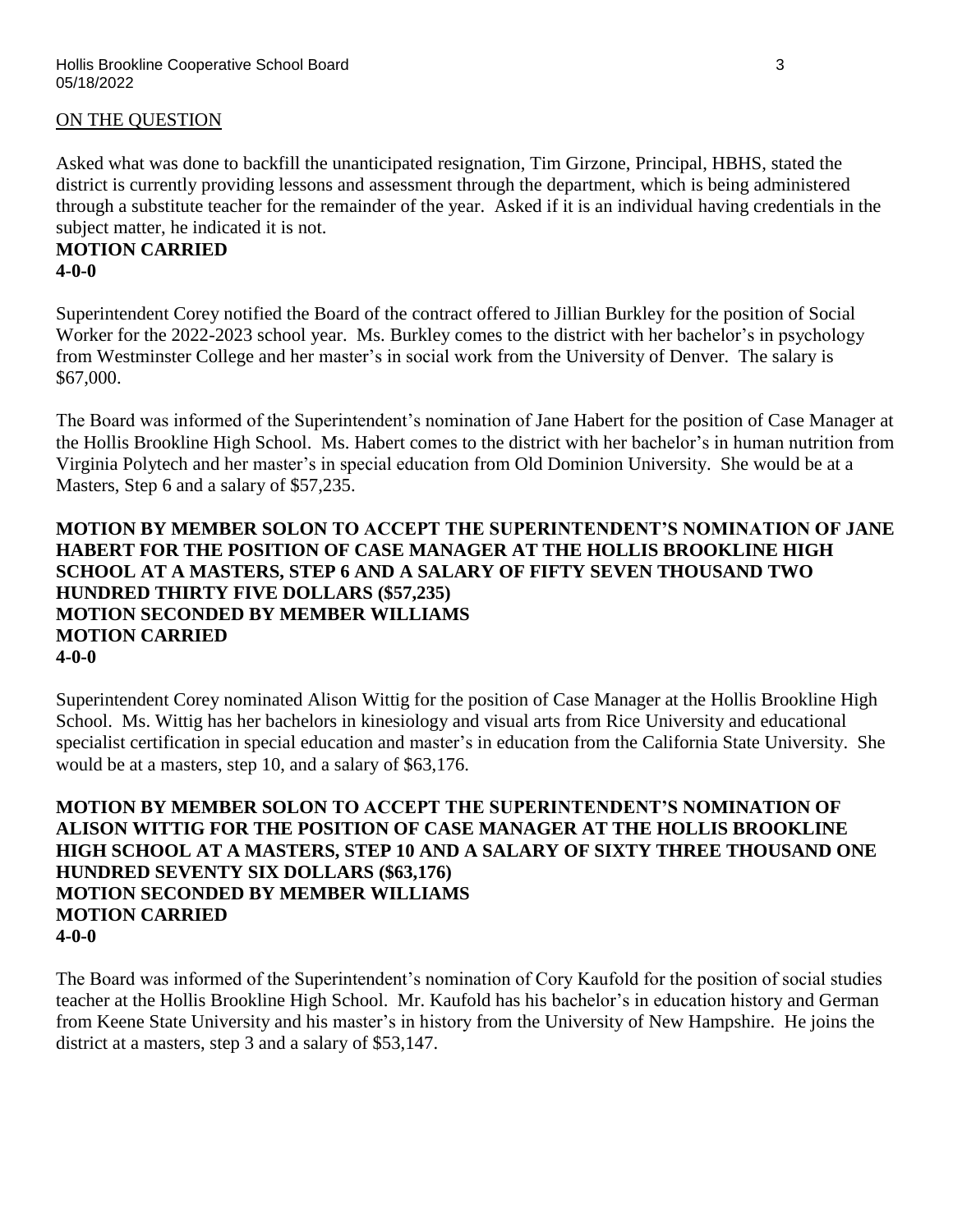# **MOTION BY MEMBER SOLON TO ACCEPT THE SUPERINTENDENT'S NOMINATION OF CORY KAUFOLD FOR THE POSITION OF SOCIAL STUDIES TEACHER AT THE HOLLIS BROOKLINE HIGH SCHOOL AT A MASTERS, STEP 3 AND A SALARY OF FIFTY THREE THOUSAND ONE HUNDRED FORTY SEVEN DOLLARS (\$53,147) MOTION SECONDED BY MEMBER WILLIAMS MOTION CARRIED 4-0-0**

Nominated for the position of social studies teacher at the Hollis Brookline High School was Mannat Sidhu. Ms. Sidhu has her double bachelor's in economics and legal studies in education from UMass Amherst and a master's in social studies from the Rivier University. She will join the district at a masters, step 3 and a salary of \$53,147.

### **MOTION BY MEMBER SOLON TO ACCEPT THE SUPERINTENDENT'S NOMINATION OF MANNAT SIDHU FOR THE POSITION OF SOCIAL STUDIES TEACHER AT THE HOLLIS BROOKLINE HIGH SCHOOL AT A MASTERS, STEP 3 AND A SALARY OF FIFTY THREE THOUSAND ONE HUNDRED FORTY SEVEN DOLLARS (\$53,147) MOTION SECONDED BY MEMBER WILLIAMS MOTION CARRIED 4-0-0**

Nominated for the position of English Teacher at the Hollis Brookline High School was Lin Illingworth. Ms. Illingworth is returning to the district with her bachelors in English and Theatre and her masters in English education from the University of New Hampshire. She will join the district at a masters plus 30, step 20 and a salary of \$87,059.

### **MOTION BY MEMBER SOLON TO ACCEPT THE SUPERINTENDENT'S NOMINATION OF LIN ILLINGWORTH FOR THE POSITION OF ENGLISH TEACHER AT THE HOLLIS BROOKLINE HIGH SCHOOL AT A MASTERS PLUS 30, STEP 20, AND A SALARY OF EIGHTY SEVEN THOUSAND FIFTY NINE DOLLARS (\$87,059) MOTION SECONDED BY MEMBER WILLIAMS MOTION CARRIED 4-0-0**

Superintendent Corey nominated Adam Knedeisen for the position of Chemistry Teacher at the Hollis Brookline High School. Mr. Knedeisen has his bachelor's in chemistry from the University of New Hampshire, and will join the district at a bachelors, step 4, and a salary of \$49,554.

### **MOTION BY MEMBER SOLON TO ACCEPT THE SUPERINTENDENT'S NOMINATION OF ADAM KNEDEISEN FOR THE POSITION OF CHEMISTRY TEACHER AT THE HOLLIS BROOKLINE HIGH SCHOOL AT A BACHELORS STEP 4 AND A SALARY OF FORTY NINE THOUSAND FIVE HUNDRED FIFTY FOUR DOLLARS (\$49,554) MOTION SECONDED BY MEMBER WILLIAMS MOTION CARRIED 4-0-0**

Vice Chairman Solon questioned if Mr. Knedeisen's level of certification fits the current schedule needs or if there would be a gap. Assistant Superintendent Bergskaug stated he holds the chemistry endorsement and is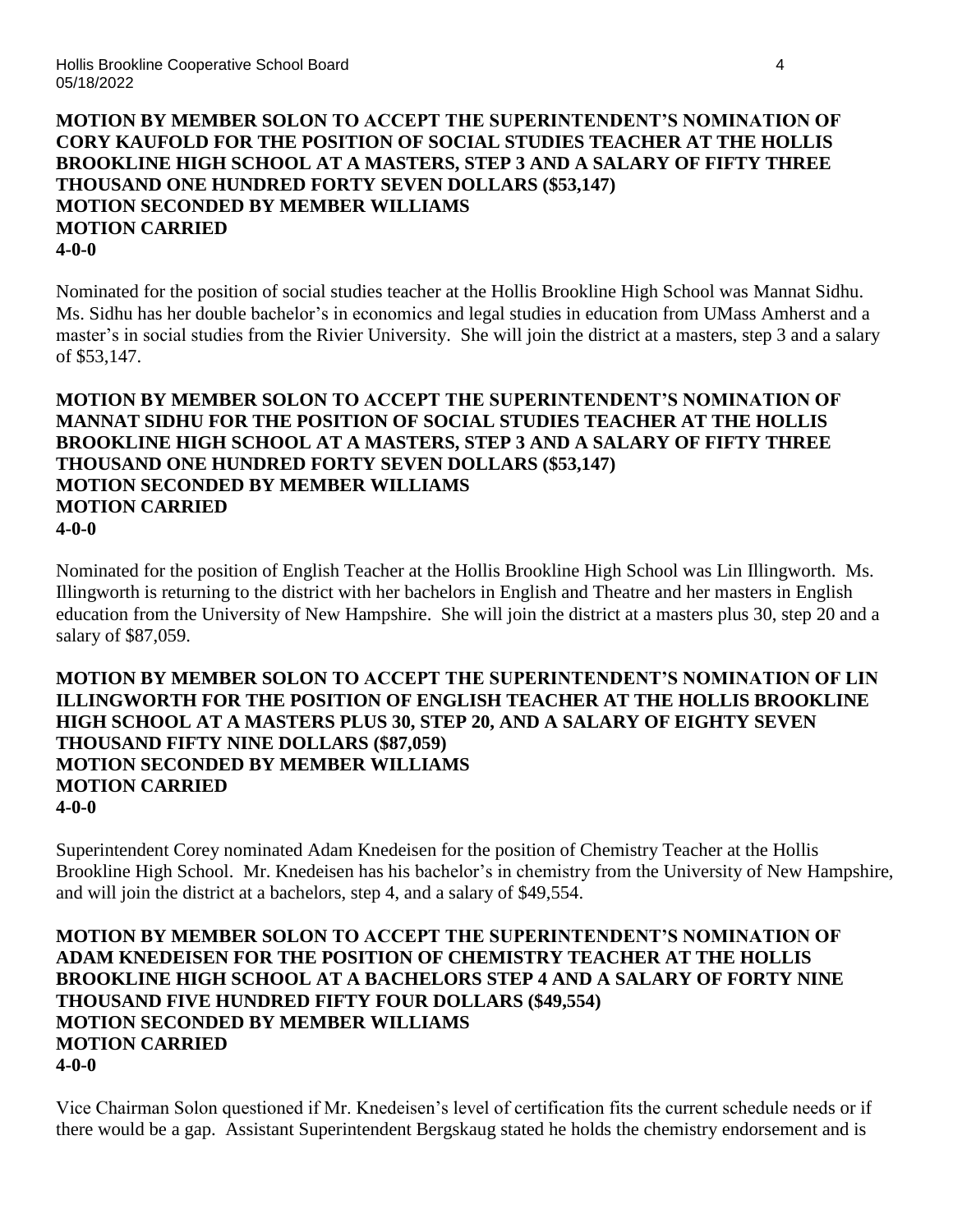very interested. He will be sent to the AP chemistry teacher's institute this summer. Asked if that would qualify him to teach in the coming year, she stated it would.

Superintendent Corey informed the Board of his nomination of Patrick Groleau for the position of English teacher at the Hollis Brookline High School. Mr. Groleau has his bachelor's in political communication and writing from Emerson College and his masters is pending from the University of New Hampshire (expected to be received this month). He would join the district at a bachelors step 1 at a salary of \$46,016.

### **MOTION BY MEMBER SOLON TO ACCEPT THE SUPERINTENDENT'S NOMINATION OF PATRICK GROLEAU FOR THE POSITION OF ENGLISH TEACHER AT THE HOLLIS BROOKLINE HIGH SCHOOL AT A BACHELORS STEP 1 AND A SALARY OF FORTY SIX THOUSAND SIXTEEN DOLLARS (\$46,016) MOTION SECONDED BY MEMBER WILLIAMS**

# ON THE QUESTION

Vice Chairman Solon questioned the salary being based on qualifications at the time of hire rather than the start of the school year. Superintendent Corey stated Mr. Groleau could resubmit for reconsideration once he has his degree. The district always hires the individual where they are at the time of hire. Asked what the salary would be if he qualifies at masters, Superintendent Corey stated a masters step 1 would be at a salary of \$50,587. **MOTION CARRIED**

#### **4-0-0**

Superintendent Corey nominated Kathryn Ransom for the position of Special Education Administrator at the Hollis Brookline Middle School (HBMS). Ms. Ransom has her bachelor's in psychology from Emory University, her masters in developmental psych from Boston University, and her CAGS from the Southern New Hampshire University. The salary would be \$87,500. It was noted that the position at the HBMS is the 220 day position. Vice Chairman Solon questioned if the position is considered a teacher's contract and was told it is not.

### **MOTION BY MEMBER SOLON TO ACCEPT THE SUPERINTENDENT'S NOMINATION OF KATHRYN RANSOM FOR THE POSITION OF SPECIAL EDUCATION ADMINISTRATOR AT THE HOLLIS BROOKLINE MIDDLE SCHOOL AT A SALARY OF EIGHTY SEVEN THOUSAND FIVE HUNDRED DOLLARS (\$87,500) MOTION SECONDED BY MEMBER WILLIAMS MOTION CARRIED 4-0-0**

Asked, Superintendent Corey stated the Certification of Advanced Graduate Studies (CAGS), with required internships, take you all the way through the position of Superintendent.

Superintendent Corey informed the viewing audience that the Brookline School District will be conducting a special district meeting on June 9<sup>th</sup> beginning at 6:30 p.m. at the Captain Samuel Douglass Academy. As the district went through the sale of the bond, bond counsel noticed what is called a procedural defect. The advertisement that went out for the January public hearing stated that we were holding the public hearing for the lease and should have stated "lease/bond". The contingency was a bond. To correct that defect, the district will conduct a special meeting, which will be in a traditional town meeting format, to decide whether to accept the procedural defect and move forward or not accept it, which would mean the bond would fail.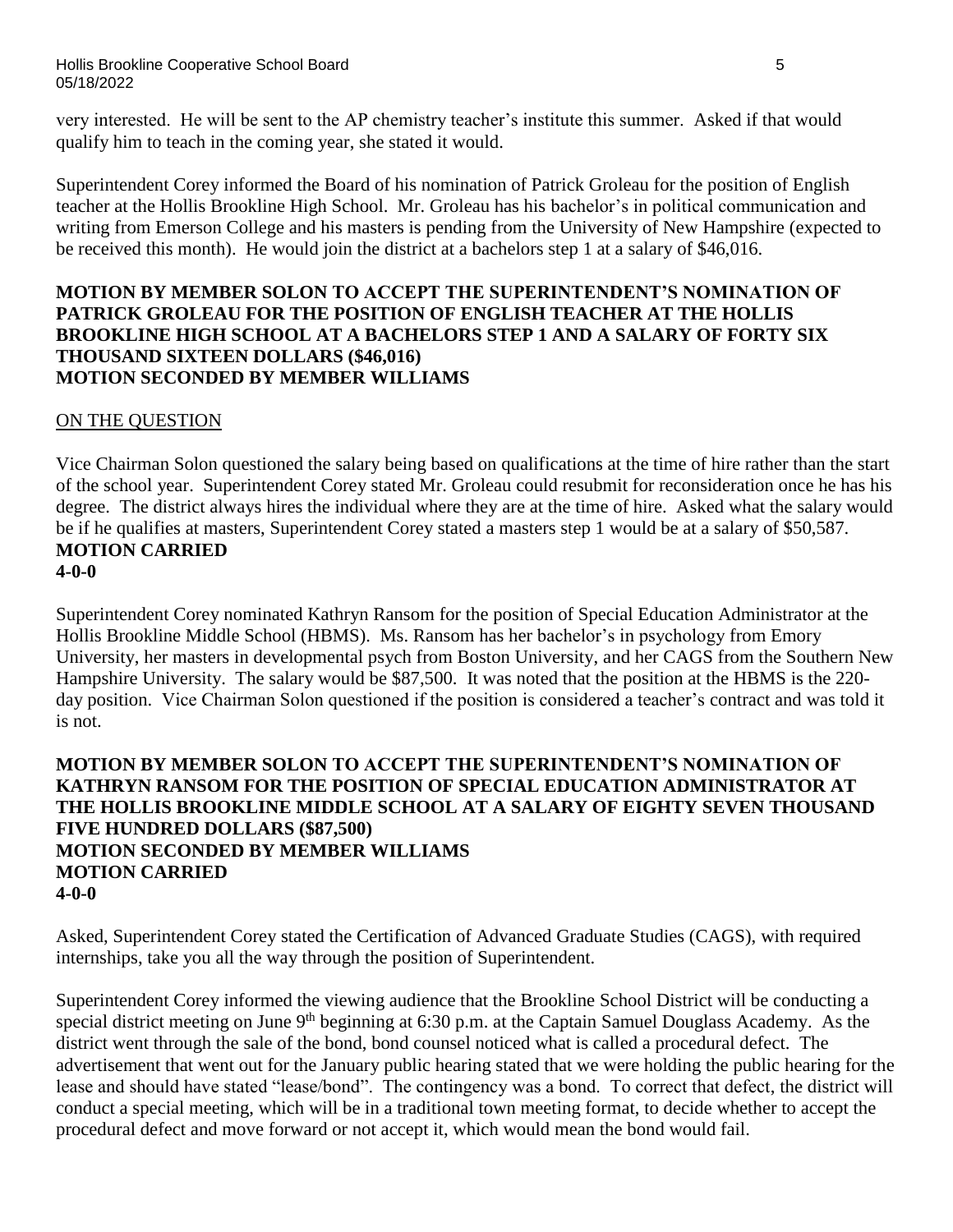### **APPROVAL OF MINUTES**

Hollis Brookline Cooperative School Board **– Organizational Meeting** . . . . . . . . . . . . . . . . . . . [April 13, 2022](https://www.sau41.org/docs/district/depts/110/4-13-22%20hbcoop%20sb%20draft%20mins.pdf?id=3051)

*The following amendment was offered:*

Page 12, Line 34; replace "5-0-0" with "4-0-0"

#### **MOTION BY MEMBER SOLON TO ACCEPT, AS AMENDED MOTION SECONDED BY MEMBER WILLIAMS MOTION CARRIED 4-0-0**

Hollis Brookline Cooperative School Board – **2 nd Non-Public**. . . . . . . . . . . . . . . . . . . . . . . . . . . [April 13, 2022](https://www.sau41.org/docs/district/depts/110/2022-04-13-hbcsb-2nd%20non-public-minutes-draft.pdf?id=3043)

#### **MOTION BY MEMBER SOLON TO ACCEPT, AS PRESENTED MOTION SECONDED BY MEMBER WILLIAMS MOTION CARRIED 4-0-0**

### **PUBLIC INPUT**

Chairman Deurloo Babcock noted Policy [BEDH,](http://z2policy.ctspublish.com/policy/browse/hollisbrooklineset/hollisbrookline/z20000032/JD_BEDH) which states in part:

" The Board will set aside 15 minutes on the agenda for citizens to address the Board." "Individual speakers will be allotted 3 minutes per person." "All speakers are to conduct themselves in a civil manner."

#### *Chairman Deurloo Babcock opened the floor for public input at 7:06 p.m.*

No public input was offered.

*The public input period was declared closed at 7:06 p.m.*

### **PRINCIPAL AND ATHLETIC REPORTS**

Tim Girzone, Principal, HBHS, highlighted items from the District Athletic Coordinator's report, which was included as part of the [agenda](https://www.sau41.org/docs/district/depts/110/hb%20coop%20agenda%20packet%205-18-22.pdf?id=3117) packet.

At the HBHS, the baseball team is tops in NHIAA Division II standings (only lost 1 game). Girls lacrosse, softball, and boys volleyball are all holding strong in the top 4 and poised for championship runs.

The unified track team hosted their first meet in almost 3 years earlier in the day.

The Booster Club recently purchased two 10' x 20' sideline tents that arrived and were assembled on the turf field for both the away and home benches.

The Booster Club Golf Tournament is scheduled to take place on Friday, May 27<sup>th</sup> at the Overlook Country club.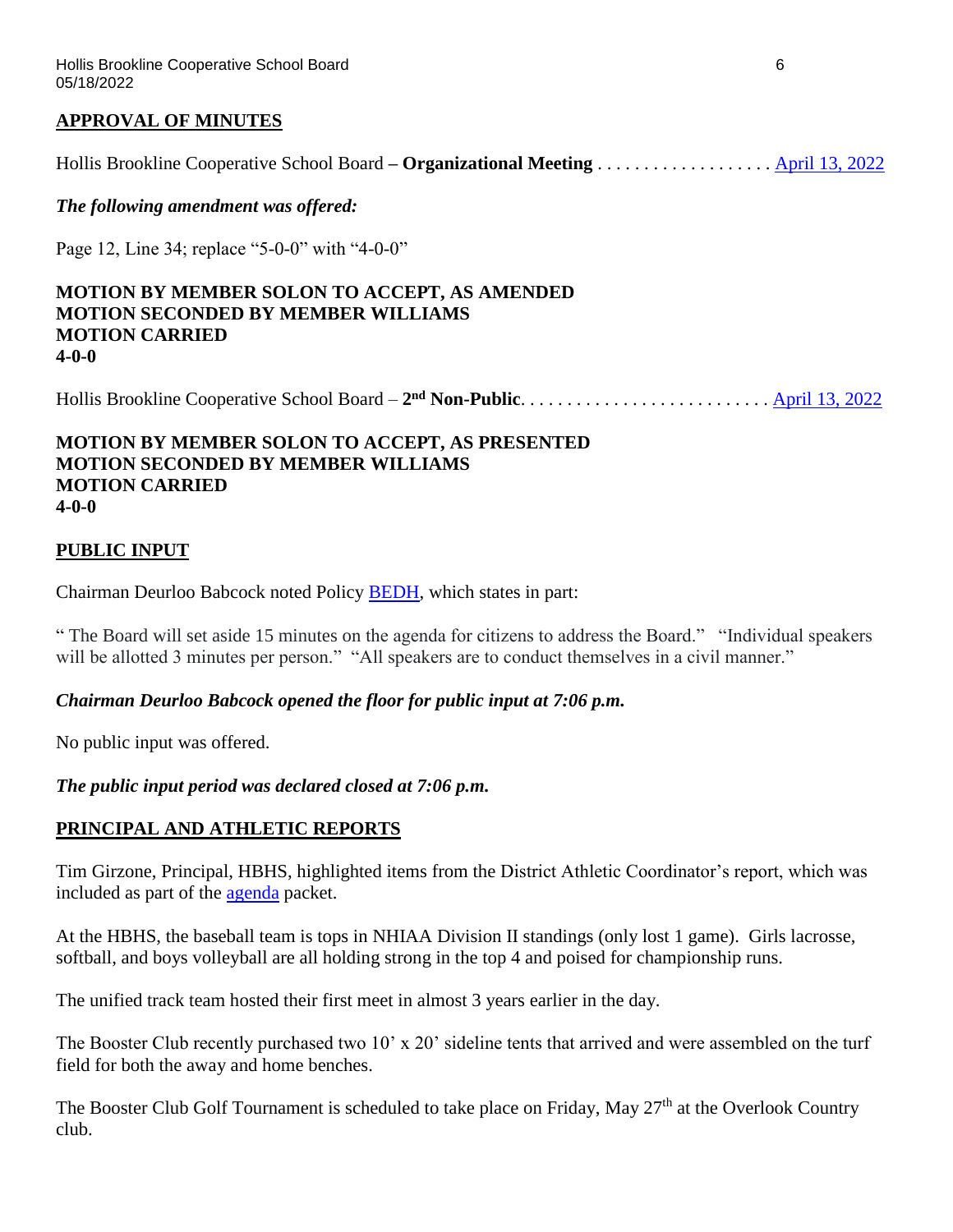At the HBMS, 148 athletes are participating on 5 different teams. The baseball, softball, and lacrosse teams are competing against some very talented programs and are looking to make a playoff push in these last few weeks. The track program hosted one meet and participated in a number of away meets taking first as a team in all of them.

The HB Boys Lacrosse program recently sponsored events, including a car wash and dedicated game, to raise over \$3,000 to be donated to the MA/NH Chapter of the Alzheimer's Association.

Patrick West, Principal, HBMS, noted Step Up Day will be on June 14<sup>th</sup>. During the last week of school, HBMS will be hosting the traditional 8<sup>th</sup> grade Luau Dance, sending the 8<sup>th</sup> grade to Canobie Lake Park, and hosting *The Outsiders* activities for 7<sup>th</sup> grade students. On the last day of school, HBMS will host 7<sup>th</sup> and 8<sup>th</sup> grade award ceremonies.

The Chorus Concert is scheduled for Monday, June 6<sup>th</sup> at 6:30 p.m. and the band concert Wednesday, June 8<sup>th</sup> at 6:30 p.m.

Congratulated were the music students who participated in the state District Music Festival at Manchester Central High School.

Genevieve Scales was congratulated for winning not only the local Daughters of the American Revolution Essay contest, but she has now won first place at the State level competition and will be moving on to the regional level.

Career Fair is scheduled for May 19<sup>th</sup>. Approx. 30 individuals having different backgrounds and careers will participate. Some local career tech education programs will attend to discuss their CTE programs with the 8<sup>th</sup> grade students.

- Class Size Numbers

Principal West spoke of 4 sections of pre-Algebra being offered in  $7<sup>th</sup>$  grade, which is creating some smaller sections in math 7. He spoke of being impressed by the high offerings of math in the HBMS.

The numbers in Chorus are pretty high. Sections will be adjusted. The Chorus teacher has expressed the desire for more numbers in the chorus classes as often times it is tough to find the baritones in the middle school.

He commented on the incredible class sizes noting his previous districts have sometimes had 30 students in classes. All of our classes are under 25 except for those chorus sections.

Vice Chairman Solon questioned how Algebra in  $7<sup>th</sup>$  grade compares to Algebra in  $8<sup>th</sup>$  grade. Assistant Superintendent Bergskaug responded the Algebra class follows the same curriculum. There is a conversation that occurs to ensure when a topic is added it is added across all of the offerings whether offered in  $7<sup>th</sup>$  grade Algebra, 8th grade Algebra, or at the high school. Seventh grade Algebra is a little different in that it also incorporates any of the skills in  $8<sup>th</sup>$  grade math that have not been taught. The  $7<sup>th</sup>$  grade Algebra students did a  $6<sup>th</sup>/7<sup>th</sup>$  combined as  $6<sup>th</sup>$  grade students. There are a couple of topics that are just not part of any of the curriculum you are jumping over 8th, which is really a pre-Algebra class. Those are woven in, but the desire is to ensure there is consistency. The district is looking to further that consistency by having the  $7<sup>th</sup>$  grade Algebra work alongside one of the high school Algebra teachers with the instruction.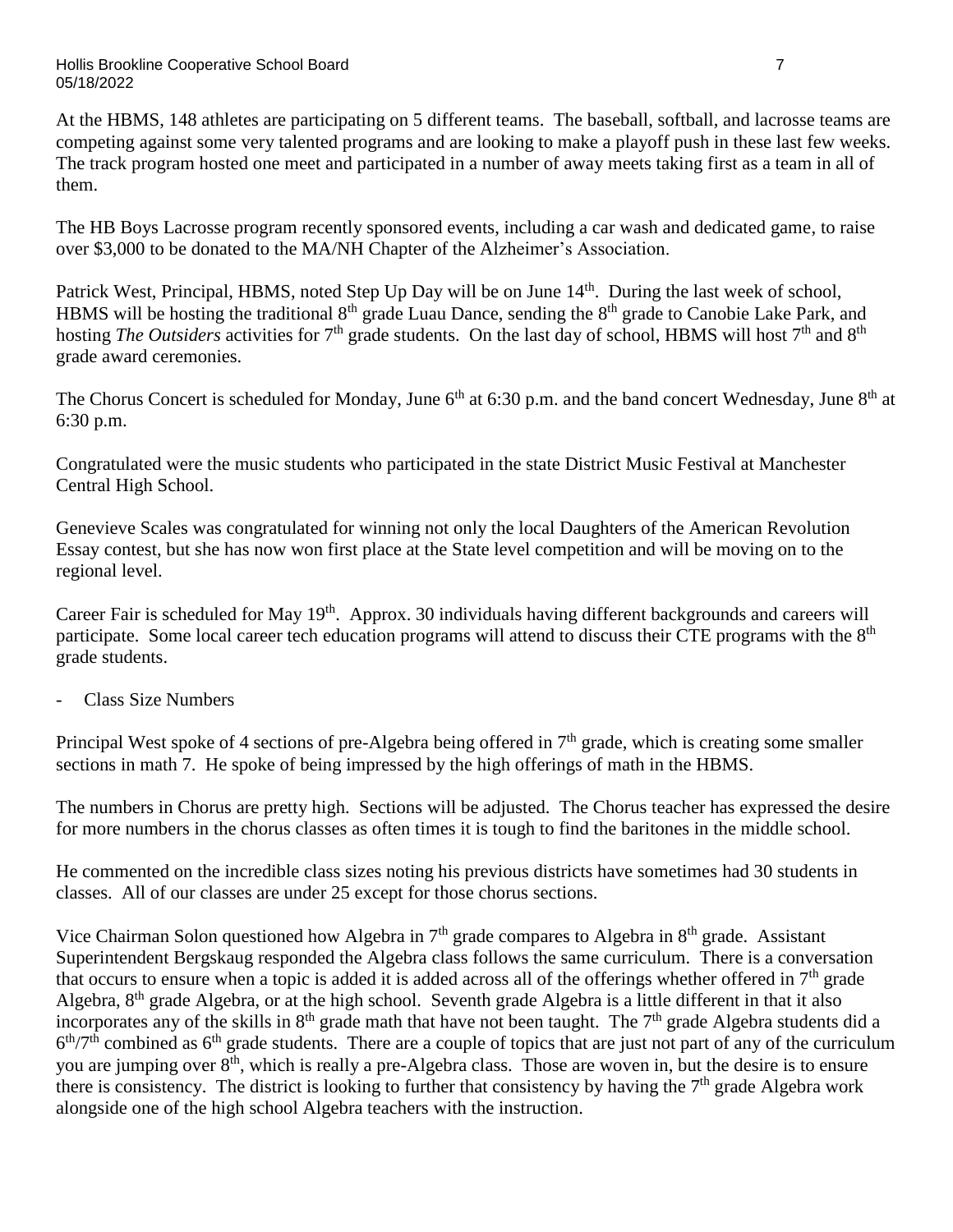Asked if there is an option, in the future, to have middle school Algebra and  $7<sup>th</sup>$  and  $8<sup>th</sup>$  grade students take it together to provide class size and scheduling flexibility, Assistant Superintendent Bergskaug remarked it is slightly different with  $7<sup>th</sup>$  grade Algebra because you do spiral in those  $8<sup>th</sup>$  grade standards whereas  $8<sup>th</sup>$  grade Algebra does not. It would be in conflict with the team approach. There are reasons that would suggest it best to keep it the way it is. Some reasons in terms of class size and flexibility would suggest that we would want to go that way.

Chairman Deurloo Babcock noted, per district policy, the Board receives a preview of class sizes in May and will see actual sizes in October. The intent is for the Board and public to learn the process of how scheduling works, the efforts to predict, and the actual outcome.

Principal Girzone, HBHS, addressed items included in his report. The Instructional Practices Steering Committee met for the first time since the fall. Presentations were provided by the Advisory and Weighted vs. Unweighted sub-committees. Both sub-committees made recommendations to the Steering Committee.

With the way the Program of Studies is structured and the way the courses are built in PowerSchool, the proposal to present both the weighted and unweighted GPA on student transcripts is not possible at this point in time. It is something that would have to be revisited down the road. It would include rebuilding classes in PowerSchool to include both calculations for GPA (5.0 and 4.33 scales).

The Advisory Committee made a recommendation to the Steering Committee for a Monday Home Base Cav Block to be implemented as a first step on the advisory implementation. The Steering Committee discussed the benefits of advisory as well as the importance of timing for such a proposal to go into effect. The recommendation is that the Advisory Sub-committee bring this back, present to staff to assess and evaluate and gain input for the optimal timing of implementation.

Congratulations were extended to the 7 musicians for their excellent work at the NHMEA All State Festival that took place in April at the Performing Arts Center in Concord. Our musicians rehearsed and performed alongside the highest scoring high school musicians in the State and under the baton of several incredible directors.

The Performing Arts Department is proposing a 5-day performance trip for March 2023. This trip to New York City would be open to Honor Choir and Honors Jazz Band students and would include an opportunity to perform at Carnegie Hall with Rollo Dillworth, Andrea Ramsey, and Dr. Andre Thomas (invite only, choral), Heritage Festival (competition, Jazz Band only), work with Broadway cast members (both groups), and attend 1-2 live jazz performances (1 for both groups, 1 for band only).

The HBHS is looking to bring back Challenge Day for a Fall '22 workshop presentation. Challenge Day is a nonprofit organization committed to building empathy and compassion in our communities. This would be an optional, one day in-school "field trip", with follow up to perpetuate the message learned throughout the day, and also to help any students who may need support following the day.

A request has been received for an exchange program (in addition to the local Rotary's Foreign Exchange Student program). The request is for the HBHS to host a foreign exchange student for the 22-23 school year through The International Student Exchange (ISE) program. ISE is a certified international student exchange program in partnership with the Council on Standards for International Education Travel (CSIET). They sponsor approved students on J-1 visas through their U.S. State Department designation as a sponsor organization.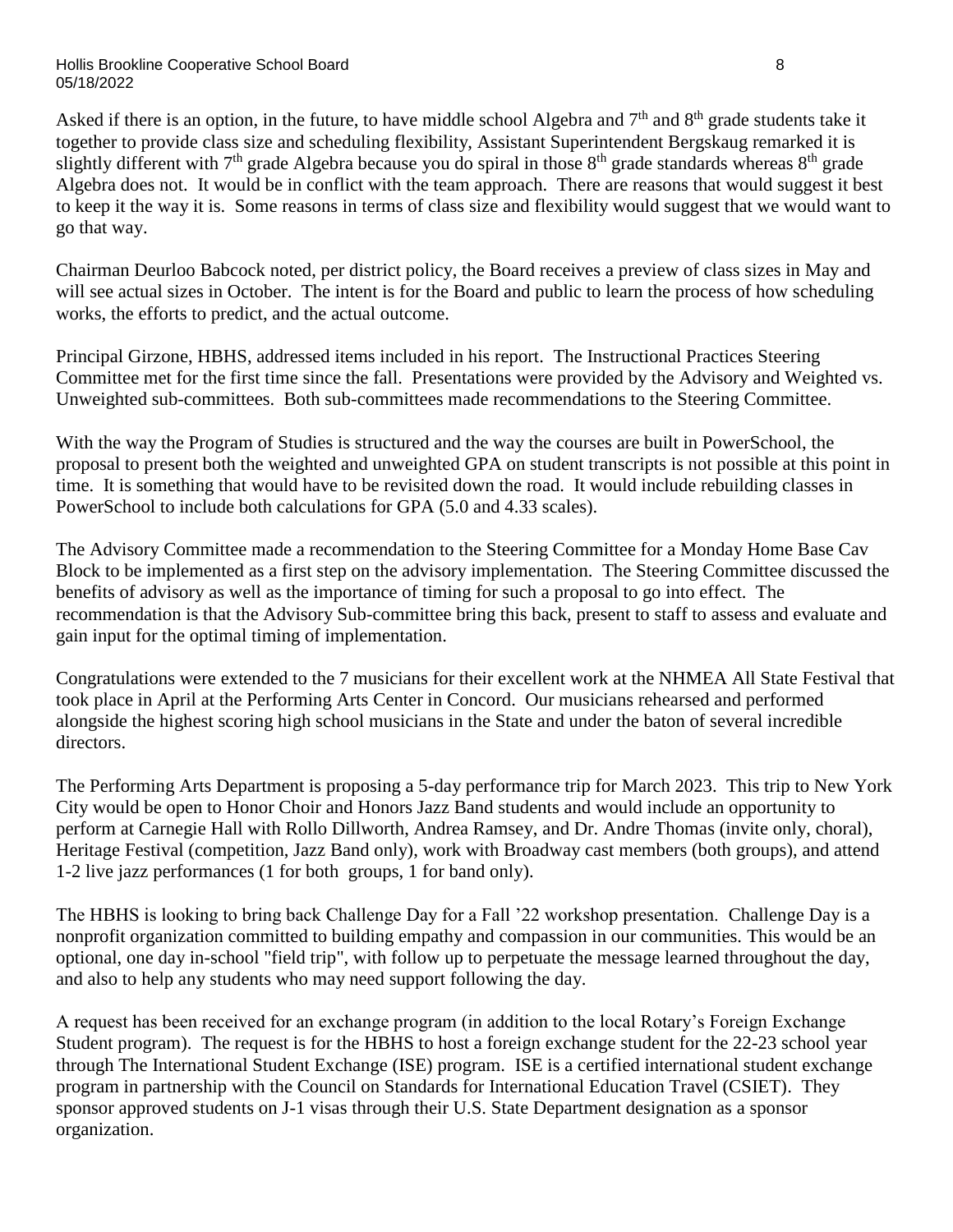#### Hollis Brookline Cooperative School Board 9 05/18/2022

Congratulations were expressed to Brian Bumpus for being named the NHIAA DII President. He will be taking over for Kevin O'Brien from Merrimack Valley who has served in that role for the last 18 years.

Vice Chairman Solon questioned if the role of NHIAA DII President would impact the Athletic Coordinator's ability to lobby on behalf of the school should a challenge or concern come about. Superintendent Corey responded it would not. He is of the belief it would actually provide a bit more clout. If on one of the committees hearing an issue, he would recuse himself. He would represent our student(s).

Chairman Deurloo Babcock extended congratulations to the musicians and Mr. Bumpus.

Vice Chairman Solon questioned if the exchange program being listed implies status of it. Principal Girzone stated the policy provides the Board the right to approve up to three different programs. Past practice has been the Rotary program. He was putting it on the table for notification of the desire to bring back another program. Superintendent Corey stated it to have been an approved program of the district that we moved away from for a period of time.

Vice Chairman Solon questioned the procedure. Superintendent Corey stated the Board has approved the program in the past. Asked if it would be done or if it is being considered, Principal Girzone stated he would be doing it.

Principal Girzone addressed the class size information provided as part of the agenda packet. He highlighted what he felt were important decisions that were made.

In the Engineering Department, the Principals of Engineering Class is running at 13.5 students (2 sections). There are limitations in engineering with both project kits and laptops (24). Depending on the course there may be more or fewer limitations. Twenty seven is a number much too high and requiring the course to be split.

In English, there is 1 section of Advanced Writing having 13 students. Not being offered this year is journalism II. Advanced writing is one of the senior elective writing courses that will be offered. Poetry and Journalism will run all year as options along with advanced writing for the senior elective writing courses.

In the Family & Consumer Science Section, there is 1 extra section in Foods & Nutrition that is being taught by a teacher from outside of the department. The numbers are really healthy, and an opportunity exists to have someone teach one additional section there.

In the math department, the accelerated geometry has two sections at 13.5 versus one section of 27. It was pared down and is in line with the general geometry numbers that have three sections of 13. The general geometry course is on the Algebra IA and Algebra IB track for students in that line for the math sequencing.

Running Start Algebra II will have 3 sections of just over 13 and Running Start Algebra 3 with similar numbers; three sections at 14.3.

In the P.E. Department, the elective numbers are healthy. The FTEs were increased in that department. There will be two full-time teachers in P.E. Even with those, there remain the numbers to support an additional section of the Outdoor Adventures. That class will be taught by someone outside of the department.

In the Science Department, Anatomy and Physiology had 25 requests and the decision was made (State limit being 24) to have 2 sections.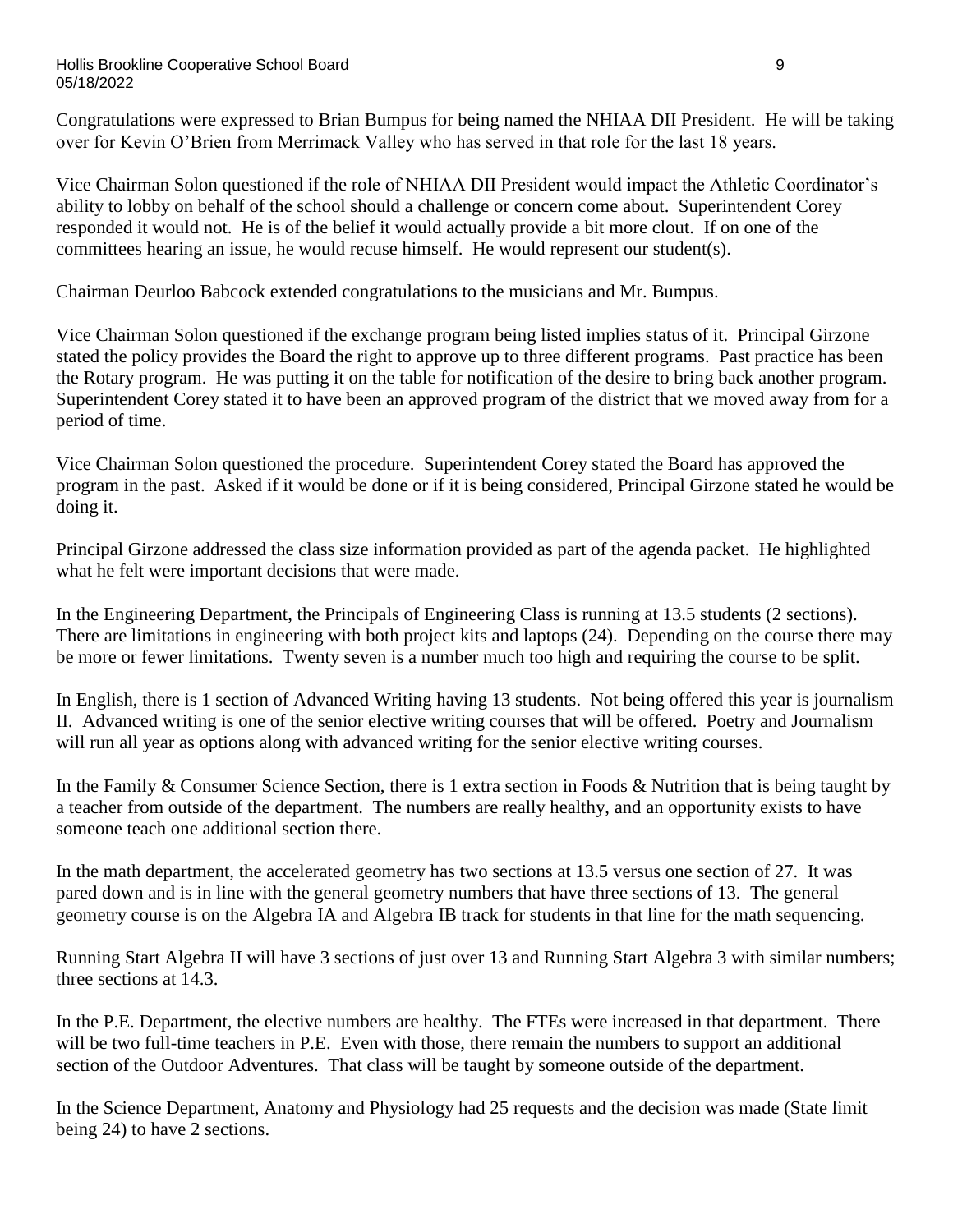#### Hollis Brookline Cooperative School Board 10 05/18/2022

Asked if the schedule will permit a section being dropped if actual enrollment drops below the State limit of 24, Principal Girzone stated the timing of things does not permit that level of flexibility.

Vice Chairman Solon asked, when bringing a staff member in to teach a class from another department, is it usually an extra class for that teacher or would they have a fewer number of classes within their own department. Principal Girzone responded he would not say one is usual, but for the two scenarios he has described, it is within their 1.0 FTE. There is another situation that will come forward that is not the same case.

With AP Environmental Science the district will run 2 sections instead of 3 at 27. There are 54 requests. Assistant Superintendent Bergskaug stated there is a requirement for 24 students in lab-based course. The likelihood that all 54 students actually would be able to obtain this on their schedule would not occur. It will naturally reduce, and based on which periods it is offered, they will self-select out. That 24 limit will be seen in place.

Principal Girzone noted there is a Special Education Case Manager who is taking on a section of Physical Science next year. With the Honors Chemistry courses a decision was made to collapse from 4 to 3 sections. That puts the numbers at about 20.

Vice Chairman Solon asked if the leave of absence for physics has been backfilled and was told it has not. The AP Environmental Science decision was a ripple effect of creating a schedule without that particular person in play as is the decision to have the Special Education Case Manager teach a section of physical science and collapsing a section of honors chemistry. Even though a different discipline within science, it is still a ripple effect from that decision within the overall department. Asked if the district continues to seek to fill that position, Assistant Superintendent Bergskaug stated the posting remains in place and she is very doubtful that it will be filled.

In the area of social studies, there was a low number (11) for one of the elective courses that will run, contemporary issues. The number of requests for Legal Studies was at 56; two sections (semester course).

In the area of visual arts, AP studio art is layered over drawing I and II. The numbers include two courses overlapped. The number of 16 students in the class includes students for both Drawing I, Drawing II and AP studio art.

Painting I and 2 is a combined course (16 students in Painting 1 and 1 student in Painting 2).

3-D Design & Sculpture is being run at 8. It is believed important to maintain programming for those who continue on their learning path in art.

In World Language, AP French will run with another lower enrollment number.

In Performing Arts, Guitar 2 has a lower enrollment number. The course has a Guitar 1 prerequisite. The numbers are anticipated to increase.

Vice Chairman Solon questioned if French IV is a pre-requisite for AP French and was told it is. Asked about the difference between French IV and Honors French IV, Assistant Superintendent Bergskaug stated there to be more depth in reading. Principal Girzone stated French IG is for students who have been on the 1, 2, 3, 4 track and are often upper classmen who are taking it, and not necessarily in preparation for the AP exam, e.g., more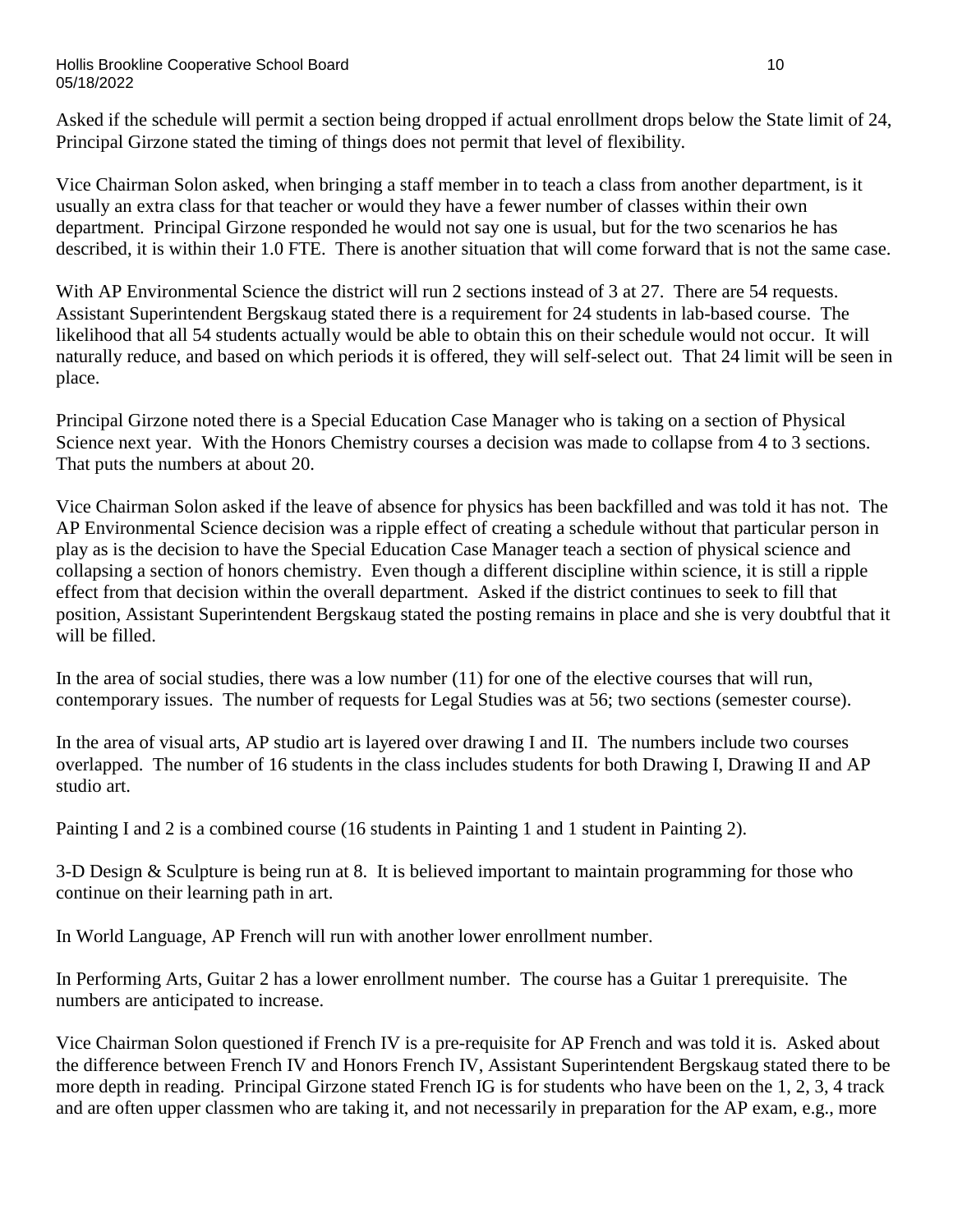cultural exposure. Honors IV that leads to 5, the track is more geared towards preparing for the senior year and AP.

Vice Chairman Solon commented language is one of the subject matters that seems to have very strong support with online learning. He questioned if there is interest in considering having a language lab type option for students who want international languages that would allow them to explore a language outside of Spanish and French. Assistant Superintendent Bergskaug stated it to be available through VLACS. Asked if there are the resources to do it inhouse, she stated there are not.

Chairman Deurloo Babcock noted AP French enrollment is a small number and, in the past, we have struggled with that. She questioned if it is an extra prep for a teacher. Principal Girzone remarked a few years back the Board approved an additional 0.4 FTE in the COOP. It was 0.2 at the HBMS and 0.2 at the HBHS with the intent of having 6 sections of French for a year at the middle school so it did not rotate between 2 and then 3. Every other year there was a cohort of students where there were only 2 sections in 7<sup>th</sup> grade. That was part of the rationale that was considered to be causing some of the lower numbers in the AP French. For the last two years, at the HBHS, they have used that additional 0.2 in Spanish. The plan will be to utilize that again next year in Spanish.

Assistant Superintendent Bergskaug noted it is the 2<sup>nd</sup> year the HBMS has run 6 sections of French. You will not see that impact a senior in AP French for another 4 years.

Member VanCoughnett commented on the large numbers for Latin. Vice Chairman Solon spoke of the possibility that offering Latin I in the lower grades (currently only  $11<sup>th</sup>$  and  $12<sup>th</sup>$ ) could reduce the load on some of the other languages.

Member VanCoughnett remarked if you have a language student the schedule for the languages limits what they can take for everything else.

Assistant Superintendent Bergskaug noted Principal Girzone could go back to the World Language Department and ask the questions around whether requests or needs are being seen from students that we just do not currently have and if there is a desire for a Latin II or some other language course. Whether or not there is a budgeted FTE, there would be resources we would need to purchase. It would be a budgeted item that would need to be presented as curriculum that we need to then go to the Program of Studies. There is a ripple effect. That is something that can be discussed with the department in June for a potential July budget discussion. Chairman Deurloo Babcock suggested the Counseling Department be asked as well to determine if students are noting the desire for an additional language.

# **DISCUSSION**

Curriculum Update

Assistant Superintendent Bergskaug noted this time last year the discussion started by requesting teachers look at potential learning loss/gaps. They went section by section/student by student to determine what needs existed. Those were presented to the receiving teachers in the fall. They looked at the curriculum they were teaching to figure out how to spiral in and fill any potential gaps. The Board approved four early release days, which allowed them to check in on where the students were and then review the curriculum and how we need to adjust, make any formal updates and present the information in a way that is more readily accessible.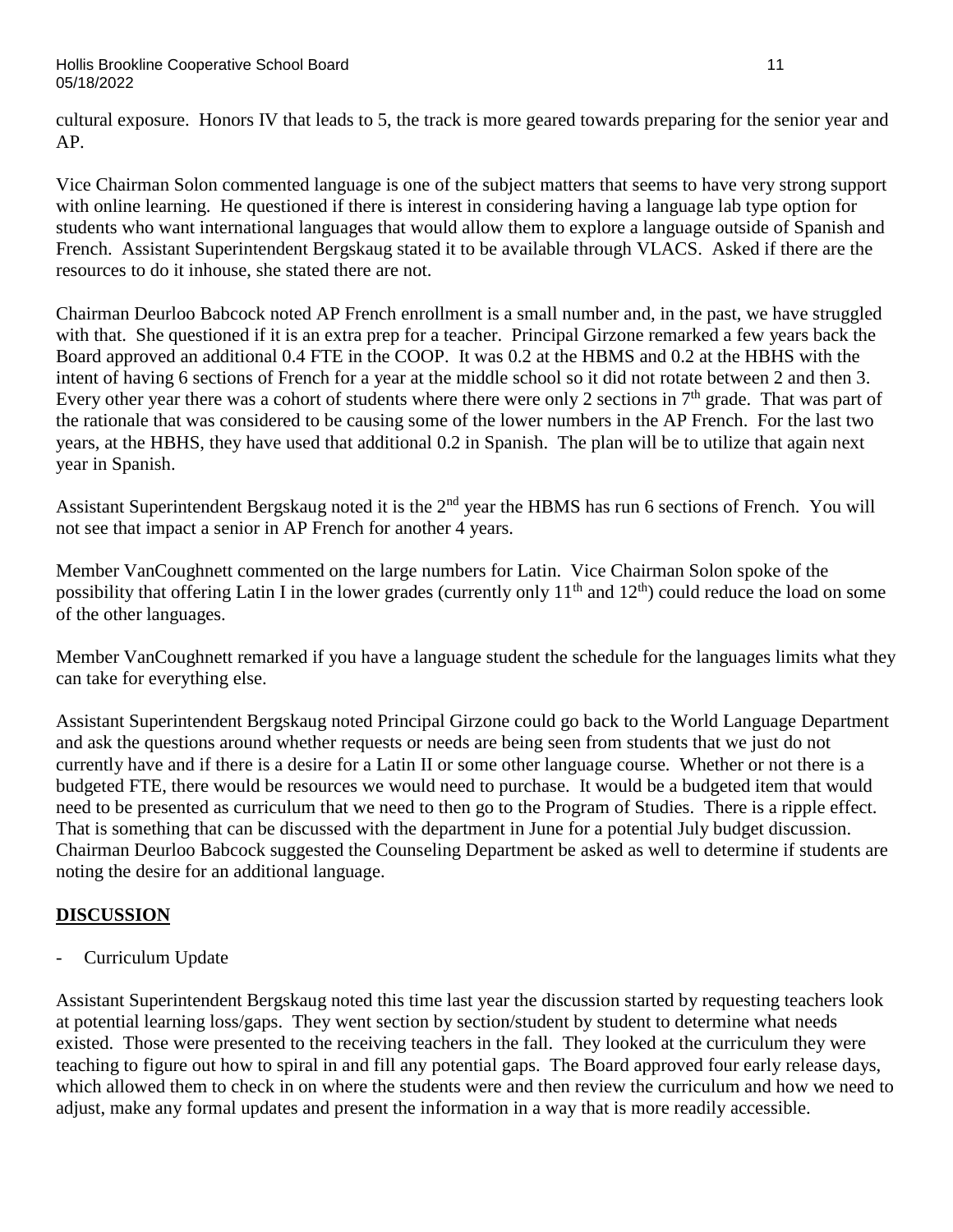#### Hollis Brookline Cooperative School Board 12 05/18/2022

Displayed was the evidence of that work (presentation can be viewed [here](https://www.youtube.com/watch?v=qhga2r2tzPM) beginning at tape counter 2:00); the [SAU website](https://sites.google.com/sau41.org/sau41-curriculum-by-course/home) breaks down the curriculum for each building/grade level/class. Identified are each of the units, the expected learning, content objectives, and standards the work is tied to. As curriculum is a living document and might change from year to year, the standards remain the same, and the desire is to ensure the focus is towards meeting and achieving the standards.

The website identifies the learning activities that support 21<sup>st</sup> Century Learning occurring in the classroom to help students meet the standards, enrichment and expanded opportunities and remediation and intervention activities. Also listed are the resources that will be utilized.

Vice Chairman Solon questioned if it is fair to assume that a resource not identified on the list would not be used. The specific example discussed was English 10 Accel, and the response from Assistant Superintendent Bergskaug was that her instruction to teachers was to put anything in the list that could possibly be read in this course.

Asked if a staff member is permitted to instruct students; if you like this, here are some other books, the response was the here are some other books versus here is the course curriculum are very different things.

Vice Chairman Solon remarked if a student states their teacher said they should read this, it may not be that this is required for the course it may be, based on what I was asking, the teacher said here is something you might be interested in. Assistant Superintendent Bergskaug stated that to be a good distinction. Vice Chairman Solon suggested it would be useful to include in the document that students may receive suggestions or recommendations not on this list; they are not required.

Another example provided was U.S. History Grade 9. Within resources, it will state whether the resource is an article, speech, and also refers to the research component. What they have come across while vetting sites that teachers want to utilize is that many times it will indicate the need to be 18 or over to view a new site. What was really important was to ensure we are exposing students to a balanced curriculum and that multiple viewpoints are provided and shared. As a result, rather than asking for permission to utilize certain resources, the desire was to ensure that parents understood that these are all of the resources that we would like to utilize with our students in these research-based classes so that they can see the different takes on a common topic rather than just requesting some of the sites because that might seem skewed. That was for both the English Department and Social Studies.

Under the Administration tab, users can find the SAU41 District Software [List,](https://www.sau41.org/Content2/sau41-software-list) which is linked in the annual registration and parents are asked to approve. The list identifies the district that utilizes a particular software, a description of the software, and provides links to the publishers website, privacy policy, and terms of use.

In addition to the licensed software list, users can view information on free tools, curricular resources, chrome extensions, and paid library databases.

Every Thursday the Data Governance Team meets and reviews any requests for technology approval, websites, licensed software, free tools, curricular resources, etc.

If there is a request that comes to the team and the belief is a similar resource exists, they may look to consolidate. This was huge during the COVID years when so many resources became available. Although very exciting, at the same time, as a parent of a student with 15 new tools, how to help the child utilize the resources became overwhelming. Taken into consideration is whether the resource is relevant to the curriculum, if the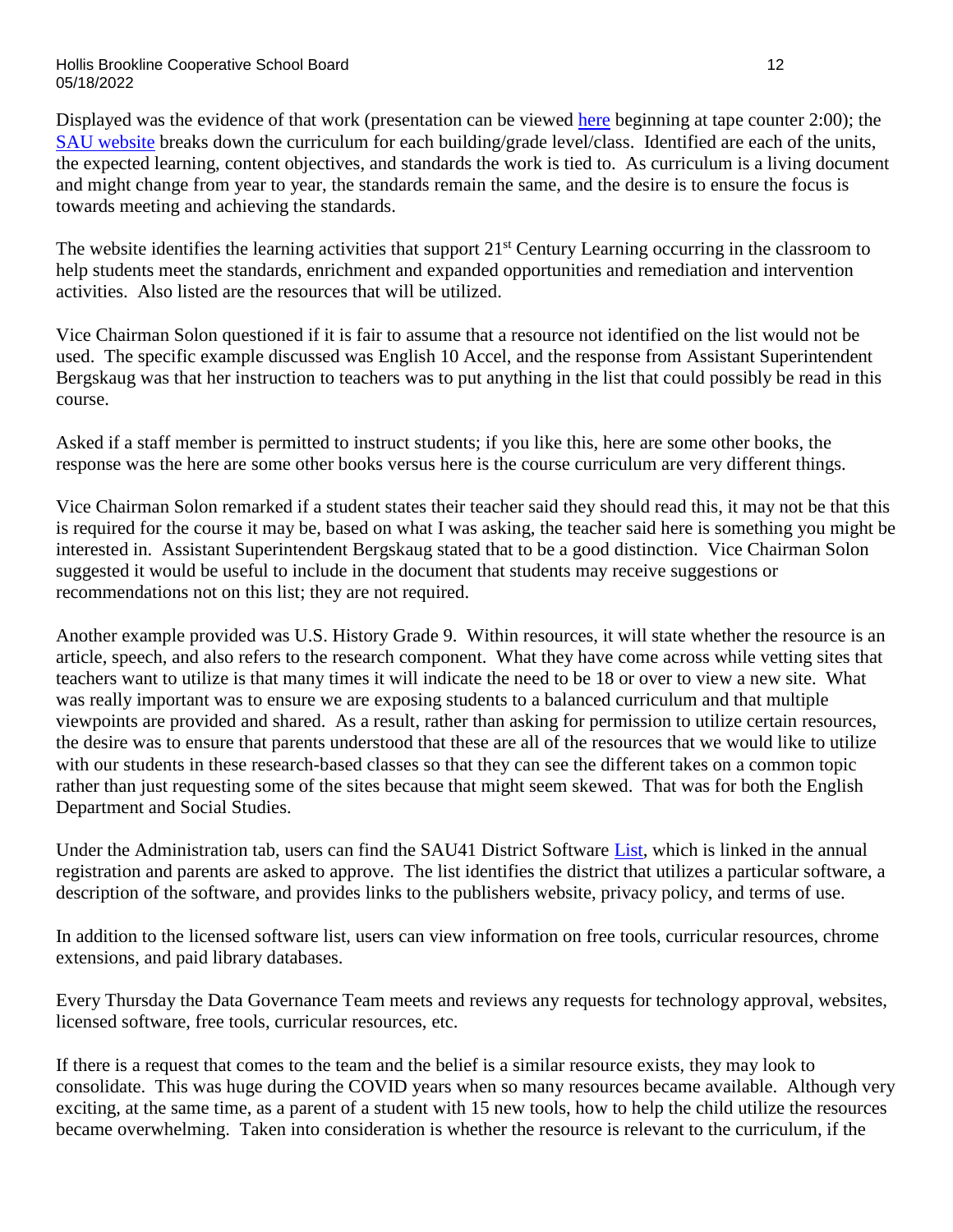financial resources are available to support it, is it too much for the tech team to support, and if it meets our standards for privacy in terms of use.

Vice Chairman Solon spoke of the Contemporary Issues class and questioned if it is one that would rely heavily on web-based content. Assistant Superintendent Bergskaug read the disclaimer "Contemporary Issues is a class guided by issues that are presented in the forefront of media. Content within the class will vary depending on the stories and issues that are prominent at the time of the course." That is the point of the course.

Vice Chairman Solon remarked as it is not likely to be heavily choreographed, he wonders whether the content will be heavily web-based and was told it would be. Resources are the library databases and the district approved web sources. The standards are the same. The topic is different. Asked what the teachers are being told about how to deal with that in context of current RSA, she stated training was provided to staff and administrators on the updated RSA. Vice Chairman Solon commented it is mainly an issue of presentation more than content. Assistant Superintendent Bergskaug remarked that is why it was so important that we share the list of all of our resources that we would like to use to ensure it is balanced.

The Board spoke of being pleased with the end result and appreciation for the tremendous amount of work that went into it. Assistant Superintendent Bergskaug noted it would not have been possible without the early release time dedicated to the work. Our staff jumped at the opportunity to spend the time and really dig into this work.

Vice Chairman Solon questioned if the Compliance and Communication position is in place and was informed it is not. The position would start July  $1<sup>st</sup>$ . He suggested one of the very early tasks for the individual be to publicize this and create YouTube tutorials on navigating through this.

# *There being no objection, the Board took a five minute recess at 8:38 p.m. The Board reconvened at 8:43 p.m.*

Strategic Plan Update/Portrait of an SAU 41 Graduate

Superintendent Corey stated the district has taken a strategic view of how we function; in some of the areas highlighted in the curriculum work, what has been done with the technology department, the streamlining of the business office to provide in-depth CIP plans, revenue and expense reports, and facilities updates on a regular basis, extensive work on policies and procedures, and are really at a point now where we are looking at our facilities from an instructional point of view moving forward.

Extensive time has been spent on what is termed a Portrait of a Cavalier where defined was emotionally intelligent, critical thinkers, innovators, communicators, and wanting our students to be resilient and culturally aware. That provided the jumping off point to start the next evolution of the Strategic Plan.

The agenda packet included the rough draft of an update to the Strategic Plan (Plan). It is made up of some of the same essential goals the district has had, which are critical to our mission.

What is being added are implementation goals. The Strategic Plan is being taken from an SAU document to how it impacts Hollis, Brookline, and the Hollis Brookline COOP.

SAU Goal 1- SAU 41 will strive to continuously improve each student's level of achievement and growth.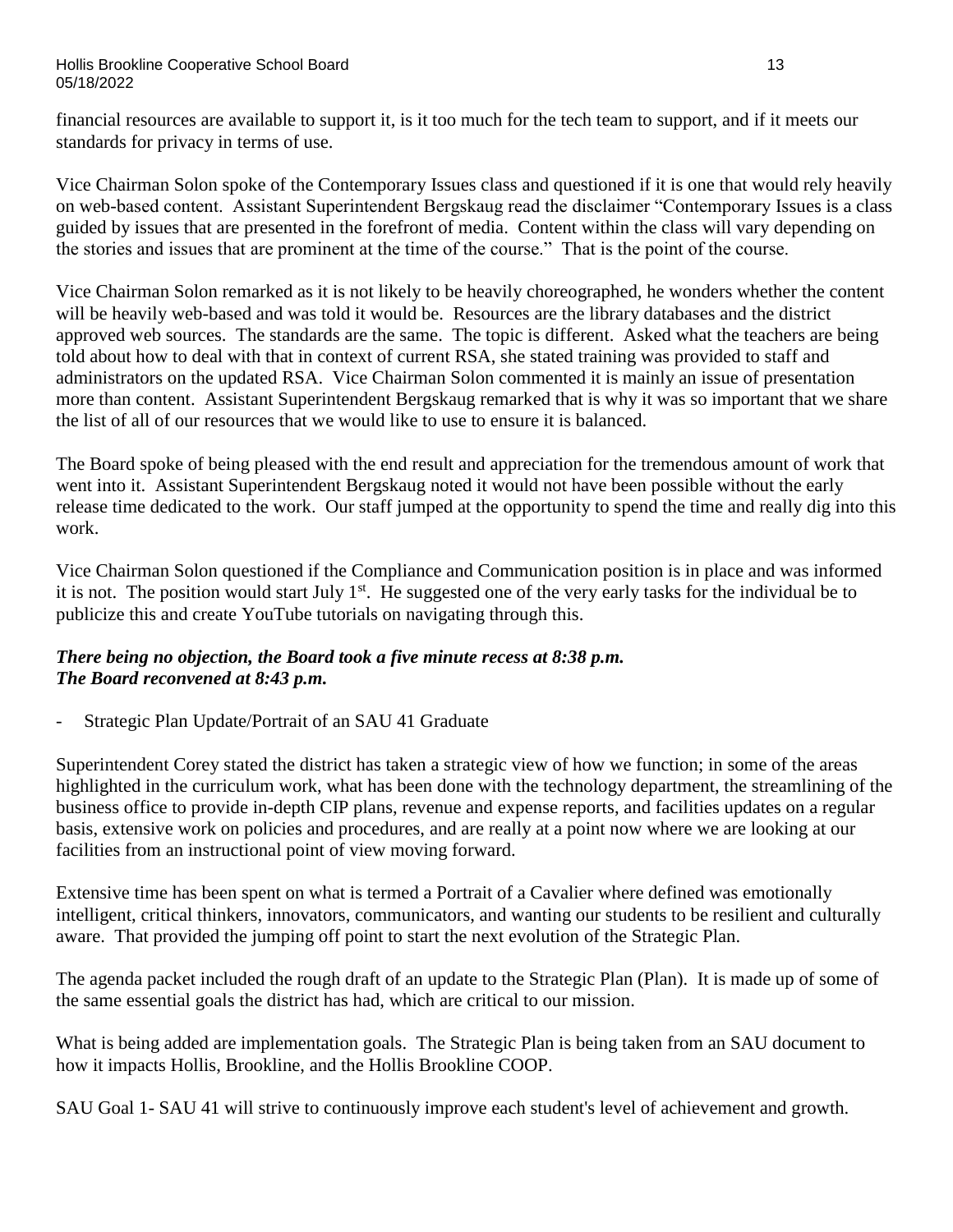Implementation Goal 1 - The Cooperative District will ensure that curriculum/instruction and assessment are designed and delivered to enable diverse learners to achieve or exceed Hollis Brookline grade level standards.

Now that all of the coursework of curriculum has been completed, we are coming back up to a natural review cycle. Next year is math; the district will review math K-12. We hope to get into that cycle where we are taking an in-depth dive every few years on particular topics of importance.

Those were put in terms of objectives and priority areas. Goal 1 has 5 priority areas. Some have changed slightly, e.g., the present SAU Goal 4 - To ensure curriculum is delivered in accordance with diverse needs of the learning community and to meet the standards for the 21st Century learner, becomes priority area #2.

Rather than have separate goals that do not relate to each other, while under the topic of a goal, we want all of our items to focus on the same thing; either to the goal itself, to the priority area, or to the objective.

SAU Goal #2 - SAU41 will recruit, recognize, and develop the most effective personnel.

SAU Goal #3 - We will utilize appropriate technology to enhance student achievement and improve operational efficiency.

Superintendent Corey provided the example of where the district has gone during his tenure; 8 years ago, the district had computer labs and next year every student, K-12, will have their own device, the infrastructure to support that, the IT pieces around that, and how do we take that and now move to where technology is not something that exists in isolation but is a curriculum point for all areas of curriculum.

New Goal #4 - Community Relations Goal for SAU - SAU 41 will continue to foster a strong relationship with the community to foster support for school district programs, budgets and initiatives. The implementation goal is to create and maintain two-way communication among all stakeholders within the Hollis Brookline District.

SAU Goal #5 - SAU 41 will manage and keep in good repair its physical assets in order to optimize student learning.

The district is prioritizing items that have to go into the budget because they are a critical need and items that go into the CIP plan (future needs).

New SAU Goal #6 - To provide students with the opportunity to participate in a rich variety of co-curricular activities; to be mentored by knowledgeable individuals to learn the value of hard work, competition, team play/group work, individual effort, leadership, and to ensure each individual an enjoyable and rewarding educational experience.

Why it is believed that needs to become part of the overall Strategic Plan is because that really is part of our mission to promote the talents of our students.

What happens next is we go from this 40,000' view draft to talking to each of the school boards. The COOP typically meets in July to conduct a budgeting meeting. The desire is to utilize the opportunity to also focus in on the Strategic Plan and iron out areas of concern or areas where we may want to redefine. The hope would be to approve something at the SAU level in October knowing the way this is structured a district board would not need to be identical to the SAU. As an example, if test scores came back identifying a concern in reading in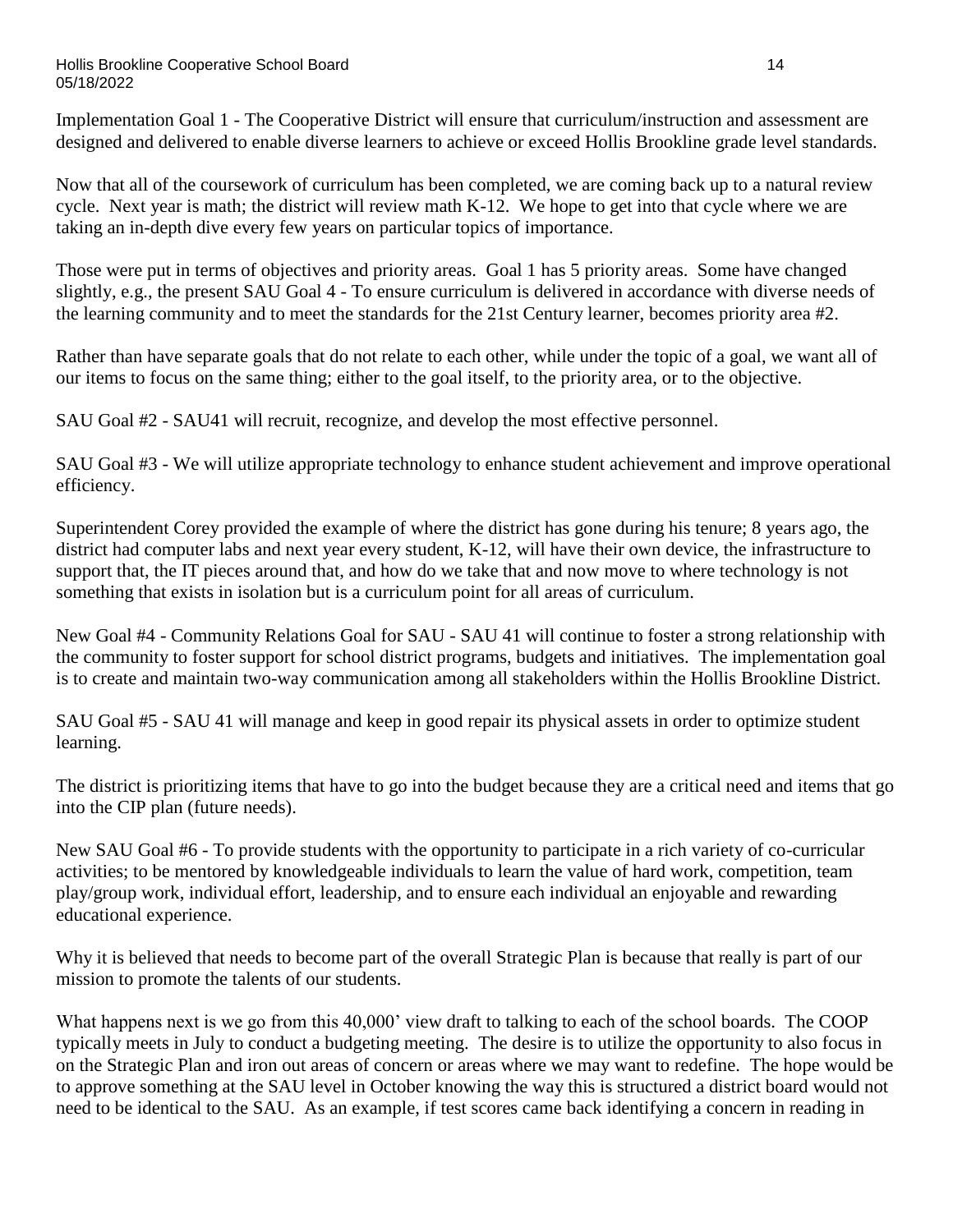Hollis or math in Brookline, we can now have a curriculum goal based on our data, but at the same time still under that overarching umbrella of the strategic plan for the SAU.

Chairman Deurloo Babcock commented under goal #6 for co-curricular opportunities, it references how we maintain and get professionals. She suggested the Board may wish to look at how to stipend those and entice folks to be involved in after-school activities; preferably our educators who are trained in how to work with students.

Vice Chairman Solon noted the extra and co-curricular stipends have been moved out of the contract.

Vice Chairman Solon questioned goal 1; how are grade level standards set and how is performance relative to the standards going to be measured and reported? A lot of references are made to wanting to benchmark and self-assess, but he is uncertain that we have a consistent method for communicating it so that we can see the progress and gaps. Superintendent Corey responded the 30,000' view will need to look at what pieces of state and local data emphasis will be placed on.

The new priority 2, which was SAU goal 4; we reference  $21<sup>st</sup>$  Century learners. It is a term used and it has changed after the last two years. He stated the desire to understand how we are using that vision now versus how we were using it pre-pandemic.

Another question posed was with regard to SAU Goal 2 and discussion of compensation. He has concerns with anything that overlaps into Collective Bargaining Agreements being in the Plan. The Administration and staff have absolutely no control over that. Superintendent Corey remarked this is the SAU Strategic Plan, so it is also the Board's plan. Vice Chairman Solon suggested it be clearly articulated that "the Board will…..".

SAU Goal #2 includes the objective to continue teacher evaluation plan and process listed under Priority Area 3. He is of the belief evaluation should be the number 1 priority in that goal. He would find it difficult to do any of the other things until we know what our strengths and weaknesses are within our staffing.

SAU Goal #3, Priority Area 5, Support expanded opportunities for community and international learning both face-to-face and online, he would like to see be a higher priority.

For new Goal #4 it would be good to articulate that the full communities are the stakeholders.

In Goal #6; what is the value of hard work? We often say we should work smarter not harder, etc. It is important to know how to work, but hard work to him is almost like the word rigor that we use, which is inflexibility and a rigidity. He would think to work creatively. Just hard work for hard work sake, perhaps there is a value but to have that be the most important thing scares him a little.

Parking at Hollis Brookline High School

Superintendent Corey stated he met with the Facilities Director, Principal Girzone and Officer Bergeron. The experts believe that dirt lot will need some extensive work to become a parking lot. They continue to recommend doing what he would call Phase I; square it off, dig down and put in the appropriate gravel. It would be usable as a gravel lot. It would provide for overflow parking for the future, could be opened up for baseball games, etc. The concern that was brought up was safety. We will be adding two crosswalks. The Facilities Director is investigating the new crosswalk where you push the button, and the lights all start flashing. Since COVID we have had a significant change to our parking procedures and dismissal procedures. Now that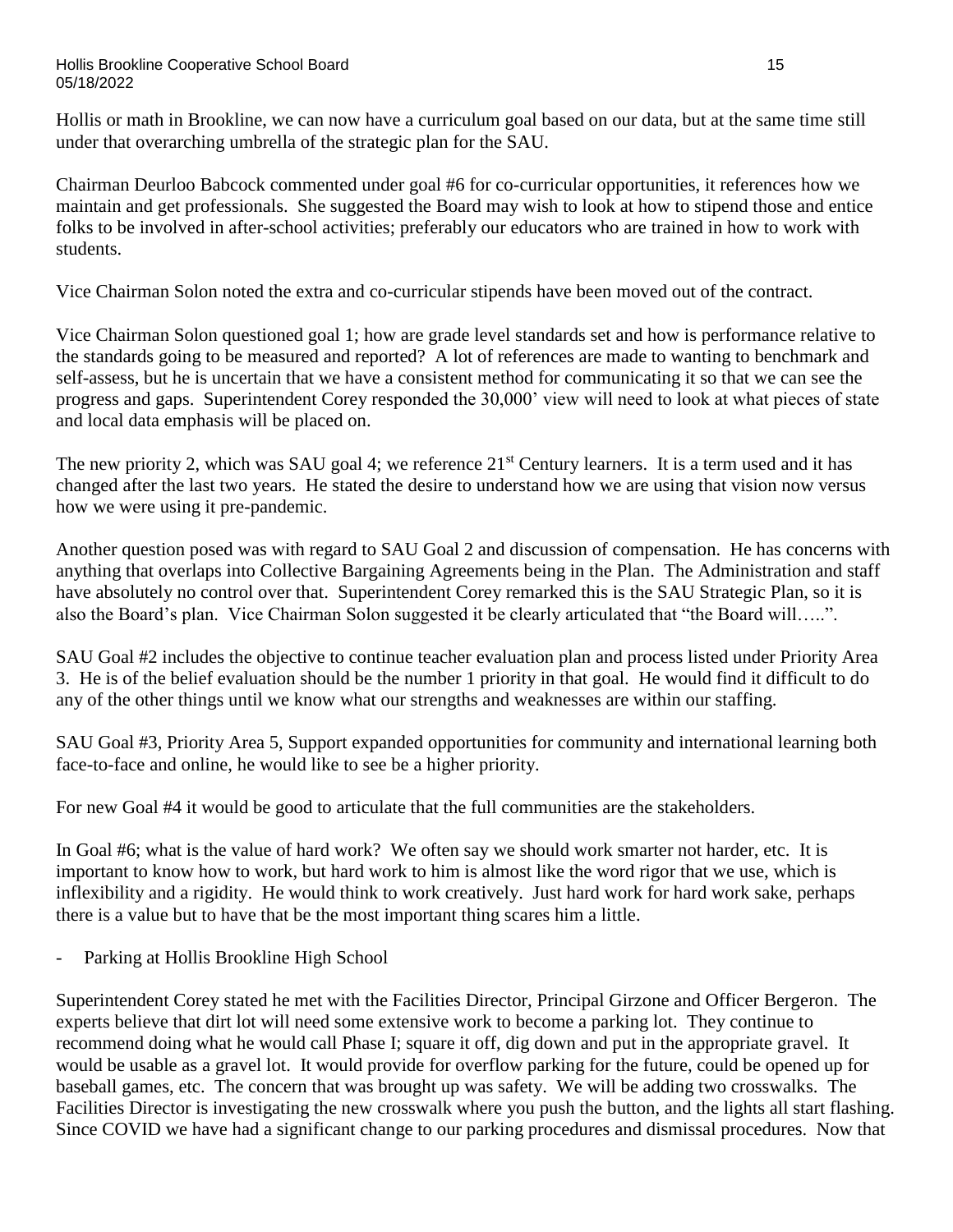we have the two lanes out back it is a much more regulated traffic flow, and once the buses are rolling at dismissal nobody can move out of that back parking lot.

He feels we should move forward with the parking and then a year from this summer we would be able to pave that and have a usable lot for the foreseeable future. The work on the area up near the turf field that was originally in the design will take place this summer (35-50 spaces). Asked if the spaces would be available for students, he stated they would. What is being discussed is efforts to identify students who would likely be staying during the day, e.g., athletes, so that we would not have people trying to get out of the furthest piece of the parking lot at the end of the day.

There was some concern around security. Discussions have taken place, and it is believed relatively inexpensive to add a pole in that new lot area, which will provide the cameras. That would also provide security of student vehicles during the day and a lot more monitoring of activities that occur there.

A discussion is taking place around lighting and quotes are being obtained. There are some simple fixes, e.g., the present units on the building that shine down are all equipped to add a spotlight that could be directed to the sidewalk and would provide lighting from the lower parking lots to the game field. The other piece being reviewed is additional lights on existing poles.

Vice Chairman Solon stated the big question he had is official and formal use of the dirt lot. It was news to him that we were permitting parking there. If we are, then we need to do it formally so that we do it completely. He would not want to do something because it is a good deal and then undermine it by using it prior to the work being complete and the lot properly prepared for the use.

Superintendent Corey stated he was told the only thing that may have to occur before paving over the crushed stone was regrading it, which is standard work. Vice Chairman Solon spoke of concern with drainage in that area. He would hate to put it in place and have it undermined by standing water.

Superintendent Corey stated he would check on that but is quite confident the overflow goes to the swamp and is recycled (used to water old football field and lacrosse field).

# **DELIBERATIONS**

● To see what action the Board will take regarding the request for a Hollis Brookline High School junior student, who will likely become a non-resident prior to the start of the next school year, to complete their senior year at the Hollis Brookline High School

**MOTION BY MEMBER WILLIAMS TO APPROVE THE SUPERINTENDENT'S RECOMMENDATION TO ALLOW A HOLLIS BROOKLINE HIGH SCHOOL JUNIOR STUDENT, WHO WILL LIKELY BECOME A NON-RESIDENT PRIOR TO THE START OF THE NEXT SCHOOL YEAR, TO COMPLETE THEIR SENIOR YEAR AT HOLLIS BROOKLINE HIGH SCHOOL DURING THE 2022-2023 SCHOOL YEAR AND WAIVE TUITION MOTION SECONDED BY MEMBER SOLON**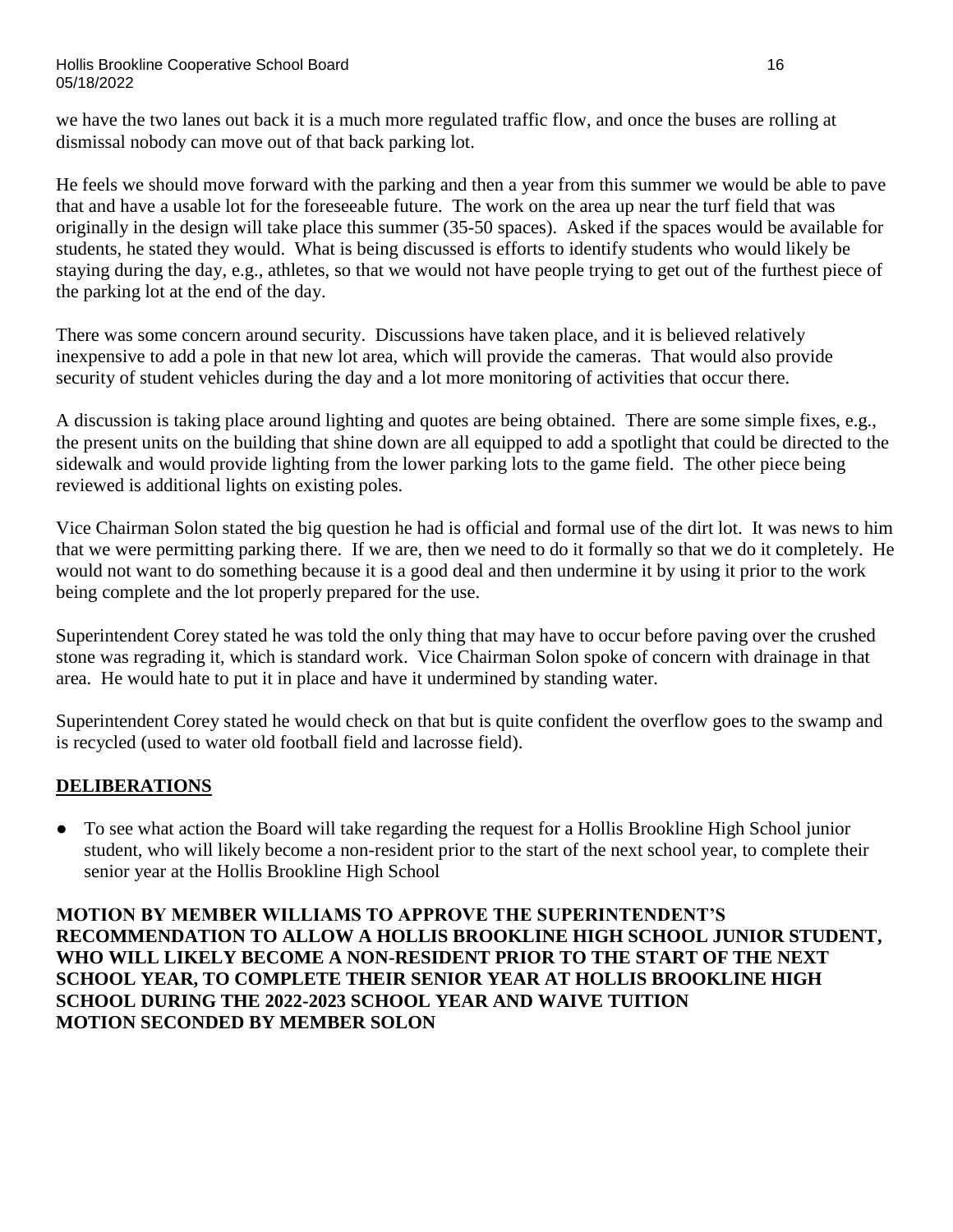### ON THE QUESTION

Vice Chairman Solon noted it is contingent upon the situation coming to pass. If for some reason it does not it becomes moot.

#### **MOTION CARRIED 4-0-0**

● To see what action the Board will take regarding the Appointments by the Chairman

Chairman Deurloo-Babcock stated her appointments to be as follows:

#### Liaison(s)

| <b>Policy Committee:</b>                                    | Beth Williams/Holly Deurloo Babcock/Krista Whalen |
|-------------------------------------------------------------|---------------------------------------------------|
| <b>Budget Committee:</b>                                    | Cindy VanCoughnett                                |
| SAU 41 Budget Sub-Cmte.:                                    | Krista Whalen                                     |
| SAU 41 Policy Committee:                                    | Cindy VanCoughnett                                |
| <b>SAU 41 SPEC</b>                                          | Cindy VanCoughnett                                |
| SAU 41 Admin. Compensation:                                 | Cindy VanCoughnett                                |
| RSEC:                                                       | Krista Whalen                                     |
| <b>Instruct. Practices Steering Cmte.:</b>                  | Tom Solon/Holly Deurloo Babcock/Krista Whalen     |
| Weighting Sub-Committee:                                    | Elizabeth Brown/Holly Deurloo Babcock             |
| Grading & Assessment Sub-Cmte.: Krista Whalen/Beth Williams |                                                   |
| <b>Advisory Sub-Committee:</b>                              | Tom Solon/Kate Stoll                              |

#### **MOTION BY MEMBER WILLIAMS TO APPROVE THE APPOINTMENTS BY THE CHAIR, AS STATED MOTION SECONDED BY MEMBER SOLON MOTION CARRIED 4-0-0**

● To see what action the Board will take regarding the approval of the General Assurances for grant submissions to the Department of Education

**MOTION BY MEMBER WILLIAMS TO AUTHORIZE THE BOARD CHAIRMAN TO REPRESENT THE SCHOOL BOARD, AND ACKNOWLEDGE THAT THE SUPERINTENDENT HAS CONSULTED WITH ALL MEMBERS OF THE SCHOOL BOARD, IN FURTHERANCE OF THE SCHOOL BOARD'S OBLIGATIONS, INCLUDING THOSE ENUMERATED IN [RSA 189:1-A,](http://www.gencourt.state.nh.us/rsa/html/XV/189/189-1-a.htm) AND PURSUANT TO THE SCHOOL BOARD'S OVERSIGHT OF FEDERAL FUNDS THE DISTRICT WILL BE RECEIVING AND OF THE GENERAL ASSURANCES, REQUIREMENTS AND DEFINITIONS FOR PARTICIPATION IN SAID FEDERAL PROGRAMS MOTION SECONDED BY MEMBER SOLON MOTION CARRIED 4-0-0**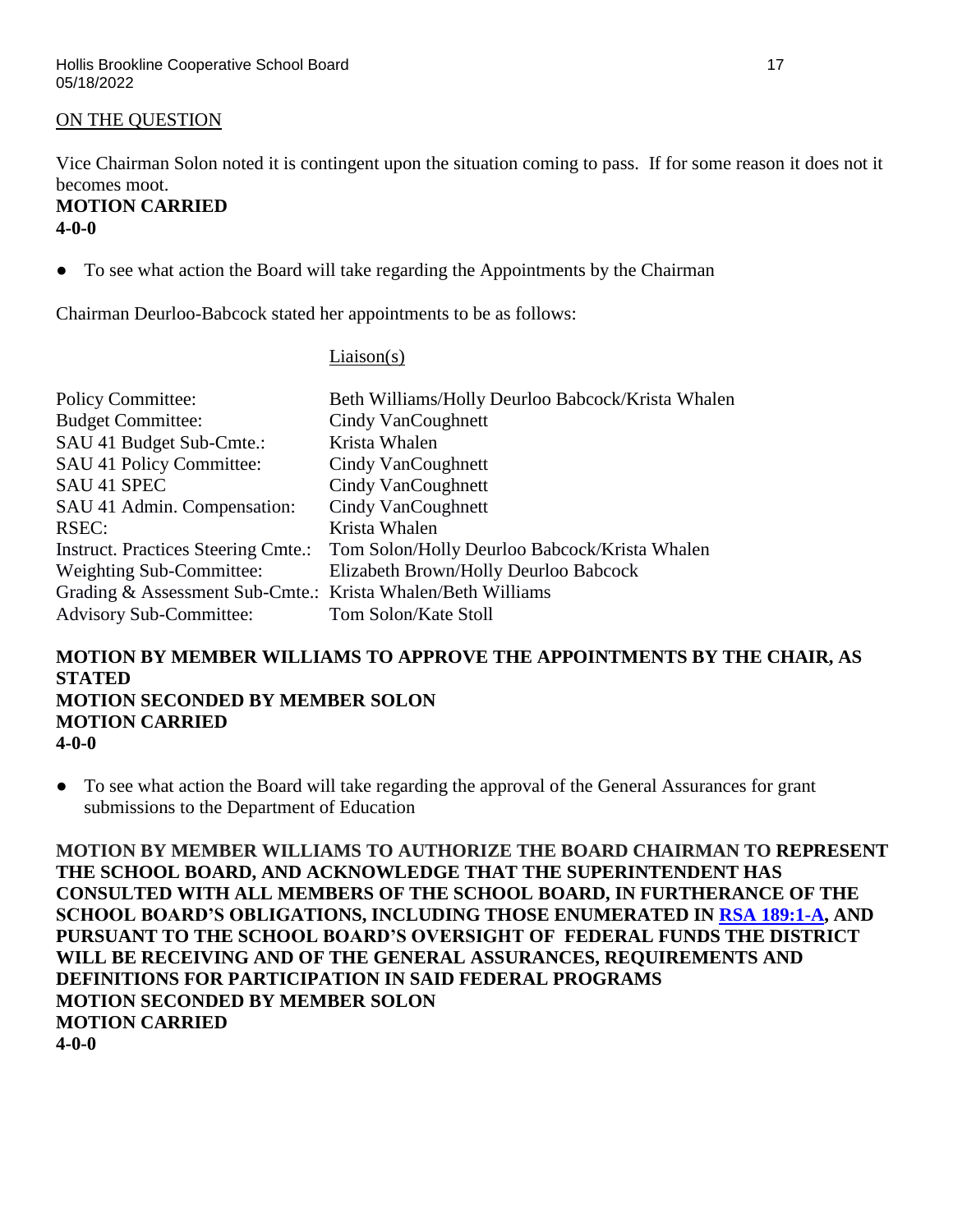Hollis Brookline Cooperative School Board 18 05/18/2022

● To see what action the Board will take regarding the Superintendent's recommendation for administrative compensation

### **MOTION BY MEMBER SOLON TO SUPPORT THE SUPERINTENDENT'S RECOMMENDATION FOR ADMINISTRATION AND NON-UNION EMPLOYEES MOTION SECONDED BY MEMBER WILLIAMS MOTION CARRIED 4-0-0**

• To see what action the Board will take regarding the approval of the capital lease recommended by lease/bond counsel

### **RESOLUTION TO AUTHORIZE \$2,886,491 LEASE PURCHASE FINANCING OF ENERGY EFFICIENT HEATING AND COOLING EQUIPMENT AT HOLLIS BROOKLINE HIGH SCHOOL**

The School Board of the Hollis/Brookline Cooperative School District (the "District") hereby resolves as follows:

- 1. That, pursuant to RSA 33:7-e and all other applicable law and voter approval of Article 1 of the Hollis/Brookline Cooperative School District Warrant at the Annual Meeting held March 15, 2022, the Superintendent of Schools (the "Superintendent") is authorized to enter into an agreement with Energy Efficient Investments, Inc., or one of its business units for the acquisition and installation of energy efficient heating and cooling equipment at Hollis Brookline High School (the "Equipment") at a cost not to exceed \$2,886,491.00, and any such prior action is ratified and confirmed;
- 2. That the Superintendent and Business Administrator, acting singly, are authorized to execute and deliver an acceptance of a proposal by Banc of America Public Capital Corp, dated April 18, 2022, for Bank of America National Association or its affiliate or designee ("BANA") to provide tax-exempt lease purchase financing in the estimated principal amount of \$2,886,491.00 (the "Bank Proposal"), which acceptance shall be on such terms, including amendments thereto, and in such form as the Superintendent or Business Administrator may approve, said approval to be conclusively evidenced by the execution and delivery thereof, and any such prior action by the Superintendent or Business Administrator is hereby ratified and confirmed;
- 3. That pursuant to RSA 33:7-e and all other applicable law and voter approval of Article 1 of the Hollis/Brookline Cooperative School District Warrant at the Annual Meeting held March 15, 2022, the Superintendent in the name and on behalf of the District (the "Lessee") is authorized to execute and deliver a tax-exempt lease purchase agreement with BANA to provide lease purchase financing in a principal amount not to exceed \$2,886,491.00 to fund the Equipment, on such terms and in such form as the Superintendent may approve, such approval to be conclusively evidenced by the execution and delivery thereof, and which terms shall be substantially on the terms set forth in the Bank Proposal (the "Lease");
- 4. That to the extent not inconsistent with this Resolution and the Bank Proposal, the Superintendent is authorized to select such date(s), maturity(ies), denomination(s), interest rate(s), place(s) of payment, form(s) and other details of the Lease as the Superintendent may approve, said approval to be conclusively evidenced by the execution and delivery thereof;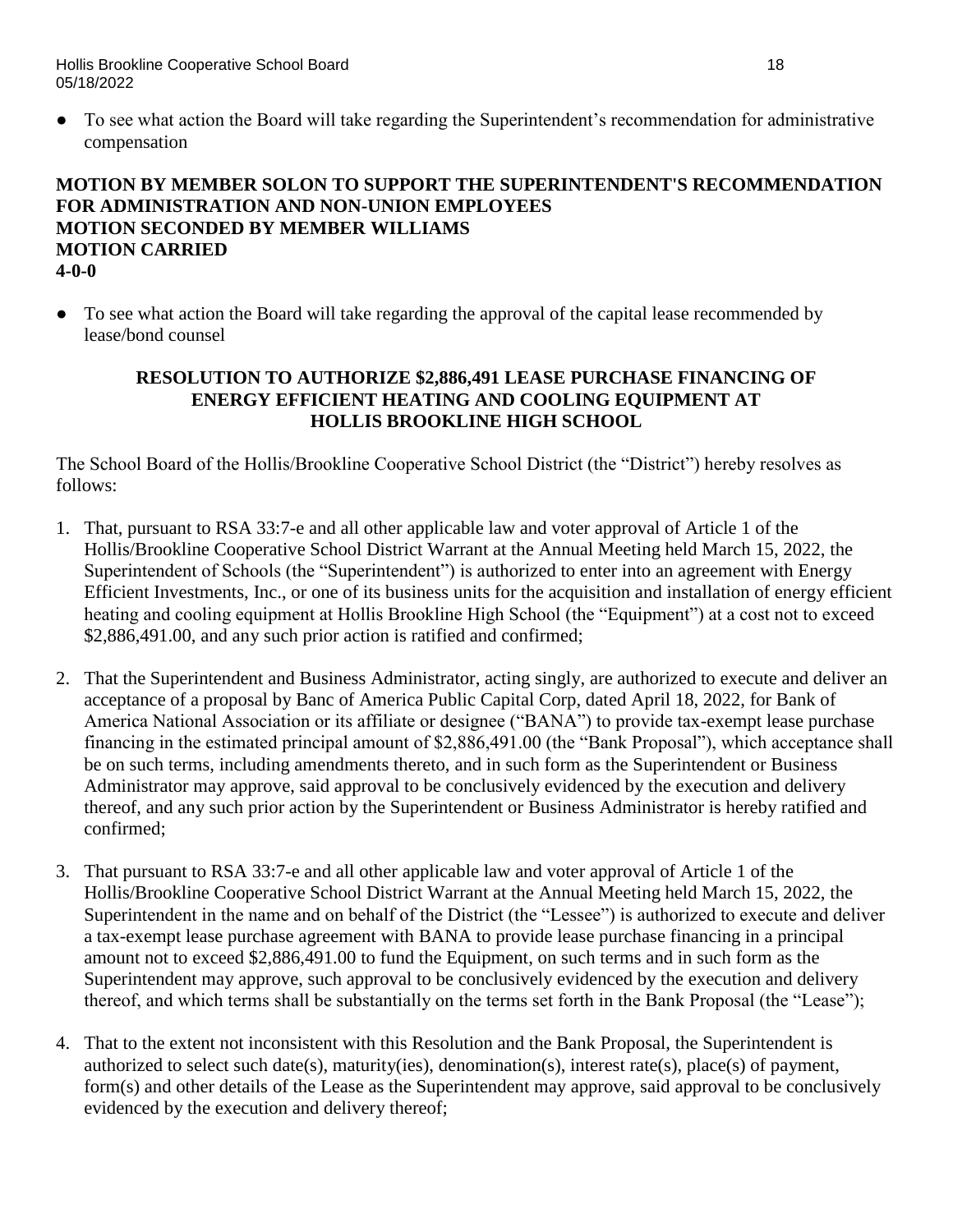#### Hollis Brookline Cooperative School Board 19 November 2008 19 November 2008 19 November 2009 19 05/18/2022

- 5. That the Superintendent is authorized to covenant on behalf of the Lessee that (i) no part of the proceeds of the Lease shall be used, directly or indirectly, to acquire any securities and obligations, the acquisition of which would cause the Lease to be an "arbitrage bond" within the meaning of Section 148 of the Internal Revenue Code of 1986, as amended, (the "Code"), and (ii) the proceeds of the Lease and the Equipment financed by the Lease shall not be used in a manner that would cause the Lease to be a "private activity bond" within the meaning of Section 141 of the Code;
- 6. That the Superintendent is authorized to covenant on behalf of the Lessee to file any information report and pay any rebate due to the United States in connection with the issuance of the Lease;
- 7. That the Superintendent is authorized to execute and deliver such tax certificates, arbitrage and use of proceeds certificates, and other documents and certificates as may, in the Superintendent's opinion, be necessary or convenient to effect the transactions herein authorized, to be in such form not inconsistent with this Resolution as the Superintendent may approve, said approval to be conclusively evidenced by the execution and delivery thereof;
- 8. That the Superintendent is authorized to designate the Lease as a qualified tax-exempt obligation within the meaning of Section 265(b)(3) of the Code;
- 9. That the Superintendent is authorized to execute and deliver escrow agreements with BANA or its nominee (the "Lessor"), and Webster Bank or other mutually acceptable escrow agent (the "Escrow Agent") to hold funds in an escrow account (the "Escrow Account") with the Escrow Agent pending disbursement for the Equipment (the "Escrow Agreement"), said Escrow Agreement to be on such terms not inconsistent with the Bank Proposal as the Superintendent may approve, including without limitation a provision granting the Lessor a security interest in the Escrow Account, said approval to be conclusively evidenced by the execution and delivery thereof;
- 10. That the Superintendent is authorized to covenant, certify and agree, on behalf of the Lessee, for the benefit of the Lessor, that the Lessee will file any required reports, make any annual financial or material event disclosure, and take any other action that may be necessary to ensure the disclosure requirements imposed by Rule 15c2-12 of the Securities and Exchange Commission, to the extent applicable, are met;
- 11. That the Superintendent and other appropriate officials of the Lessee, acting singly, are authorized to execute and deliver on behalf of the Lessee such security agreements, UCC-1 financing statements, fixture filings, and other documents and certificates as may be required in connection with the Lease and the Escrow Agreement;
- 12. That the Superintendent and other proper officials of the Lessee, acting singly, are authorized and empowered in its name and on its behalf to do or cause to do all such other acts and things as may be necessary or desirable in order to effect the sale and delivery of the Lease and the Escrow Agreement in accordance herewith;
- 13. That if the Superintendent or any other officer or official of the Lessee is for any reason unavailable to, as applicable, approve, execute or attest the Lease and the Escrow Agreement, or any related financing documents, the person or persons acting in any such capacity, whether as an assistant, a deputy or otherwise, is authorized to act for such official with the same force and effect as if such official had herself/himself performed such act; and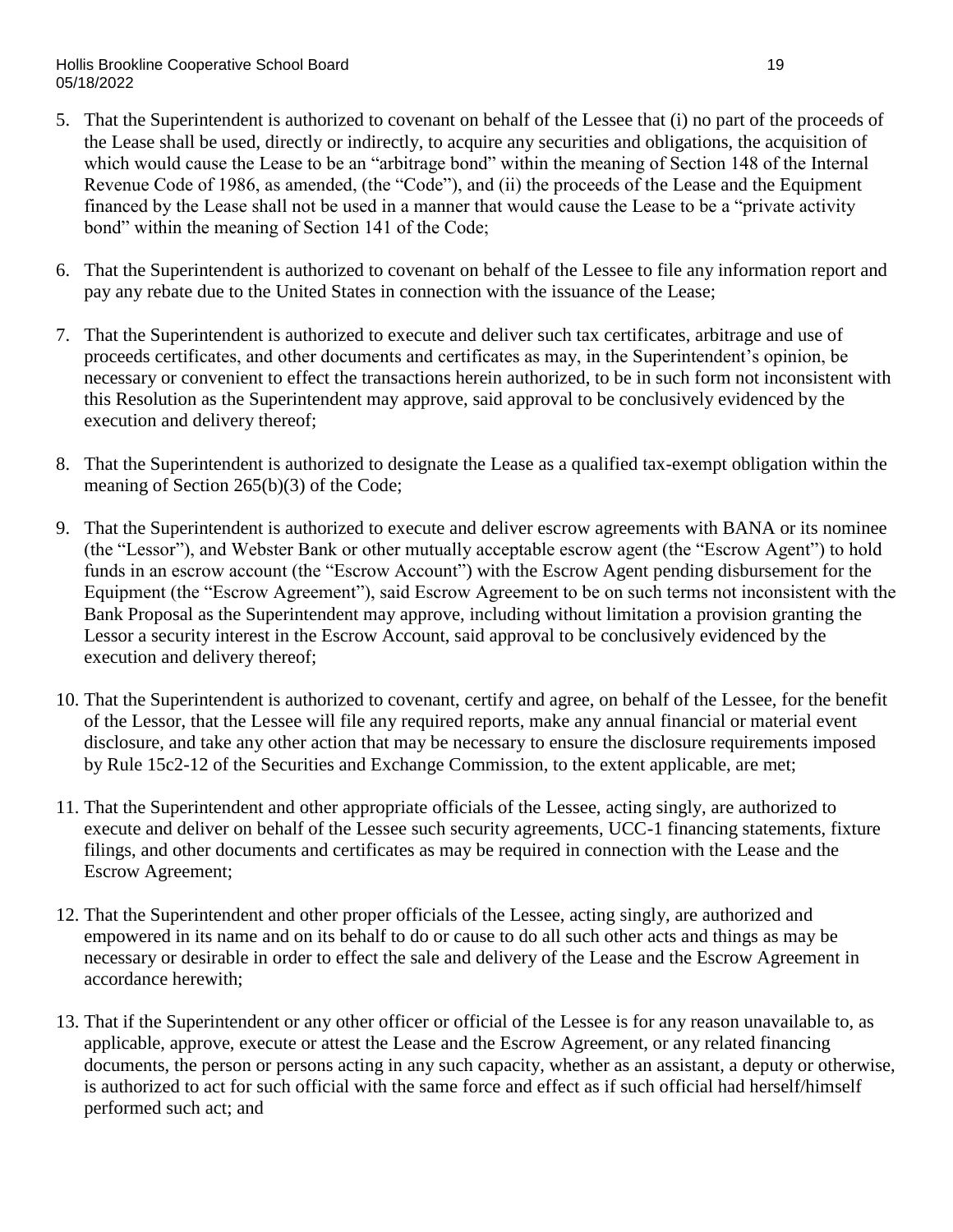14. That an attested copy of this Resolution be included with the minutes of this meeting.

### **MOTION BY MEMBER DEURLOO BABCOCK THAT THE RESOLUTION ENTITLED, "RESOLUTION TO AUTHORIZE \$2,886,491 LEASE PURCHASE FINANCING OF ENERGY EFFICIENT HEATING AND COOLING EQUIPMENT AT HOLLIS BROOKLINE HIGH SCHOOL," BE APPROVED IN FORM PRESENTED TO THIS MEETING AND THAT AN ATTESTED COPY OF SAID RESOLUTION BE INCLUDED WITH THE MINUTES OF THIS MEETING MOTION SECONDED BY MEMBER WILLIAMS**

### ON THE QUESTION

Vice Chairman Solon questioned if the interest rate has been impacted (lost). Superintendent Corey stated it has not. With the signatures of the Board members present, the attested version of the Resolution will go into the minutes. The District Clerk will sign the Resolution as well. **MOTION CARRIED 4-0-0**

#### **MOTION BY MEMBER WILLIAMS TO TAKE FROM THE TABLE POLICIES BCA, DFA, ACE, IHAM, KEC, AND AC MOTION SECONDED BY MEMBER SOLON MOTION CARRIED 4-0-0**

To see what action the Board will take regarding policy **BCA** – Board Member Code of Ethics - *Tabled 4-16-22*

### **MOTION BY MEMBER WILLIAMS THAT THE BOARD, BY ROLL CALL, STATE AGREEMENT TO ADHERE TO POLICY BCA – BOARD MEMBER CODE OF ETHICS MOTION SECONDED BY MEMBER VANCOUGHNETT**

### ON THE QUESTION

Vice Chairman Solon noted the last line of the policy states "Board members will not have any discussions, including email, which affect policy or decision making outside of a Board meeting." He suggested the policy be amended to include "and texts" following "email".

4

Superintendent Corey suggested the policy be approved in its current form, and that the Policy Committee review it to consider changing the language to "electronic communications".

*A Viva Voce Roll Call was conducted, which resulted as follows:*

Yea: Beth Janine Williams, Tom Solon, Holly Deurloo Babcock, Cindy VanCoughnett

Nay: 0 **MOTION CARRIED**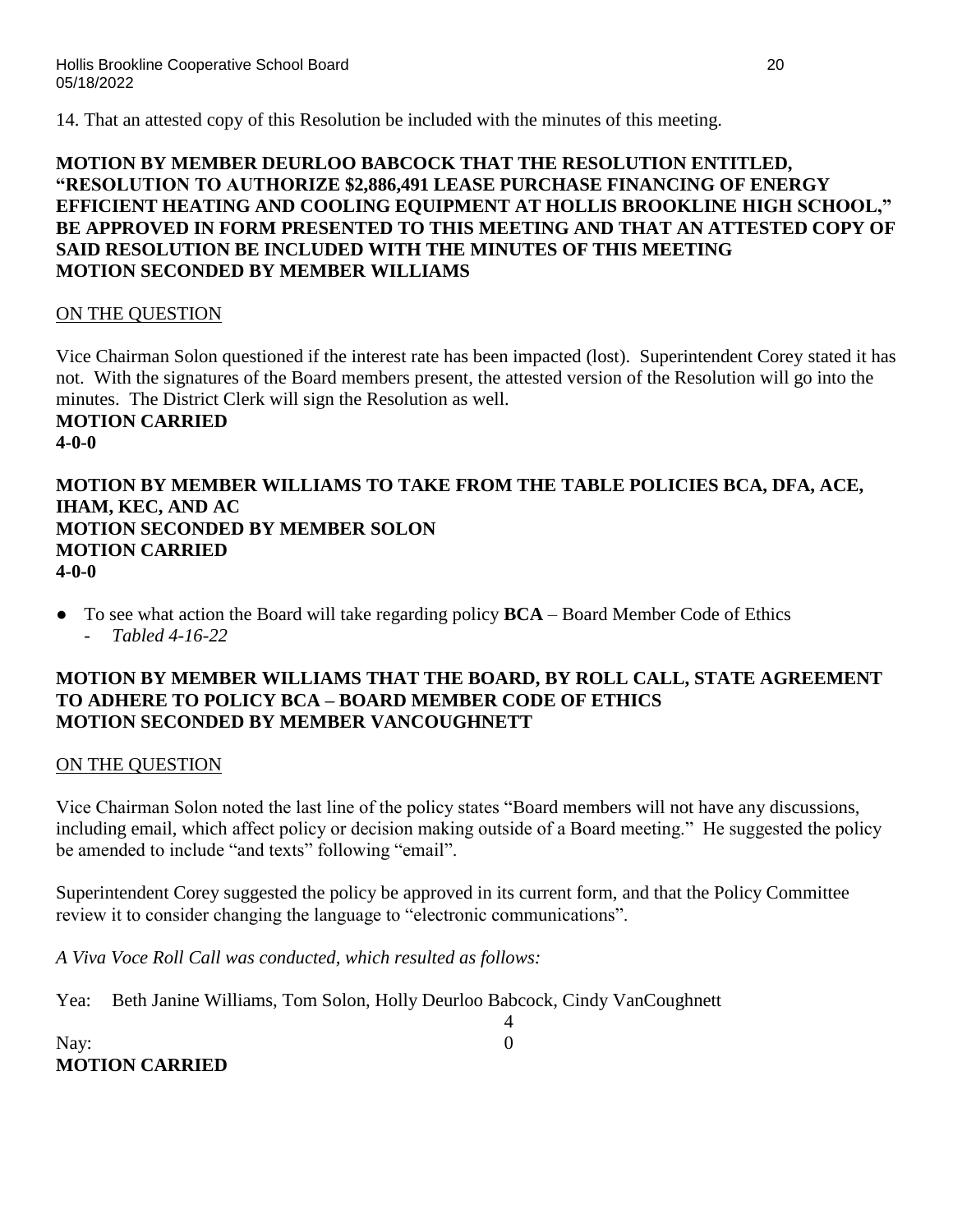Hollis Brookline Cooperative School Board 21 05/18/2022

- To see what action the Board will take regarding policy **DFA** Investments
	- *Tabled 4-16-22*

*The Board was informed of the State requirement to review the policy on a yearly basis. The intent is to provide an opportunity, at least yearly, to consider investments. In large districts that receive tax dollars in a single transfer, there may be a decision to invest as a means of generating revenue. As identified within the current policy, the School District Treasurer working in conjunction with the Superintendent and his/her designee and pursuant to RSA [197:23-a,](http://www.gencourt.state.nh.us/rsa/html/XV/197/197-23-a.htm) is authorized to invest the funds of the District subject to specified objectives and standards of care.*

#### **MOTION BY MEMBER SOLON TO ADOPT POLICY DFA - INVESTMENTS MOTION SECONDED BY MEMBER WILLIAMS MOTION CARRIED 4-0-0**

- To see what action the Board will take regarding policy **ACE**  Procedural Safeguards Non- Discrimination on the Basis of Handicap/Disability
	- *1 st Reading 2-16-22*
	- *Tabled 4-16-22*

*Given its second reading;*

#### **MOTION BY MEMBER WILLIAMS TO ACCEPT THE SECOND READING, WAIVE THE THIRD, AND ADOPT POLICY ACE – PROCEDURAL SAFEGUARDS NON-DISCRIMINATION ON THE BASIS OF HANDICAP/DISABILITY, AS PRESENTED MOTION SECONDED BY MEMBER SOLON**

### ON THE QUESTION

Vice Chairman Solon questioned if AC-E differs from ACE and where that is located. Assistant Superintendent Bergskaug stated it to be a listing of individuals associated with the various contact roles. The list within ACE identifies the roles, and AC-E lists the specific individuals filling those roles.

The question was asked of including information (link, etc.) within the policy that directs individuals to AC-E. Assistant Superintendent Bergskaug noted the information is included in the handbook. **MOTION CARRIED 4-0-0**

● To see what action the Board will take regarding policy **IHAM** - Health Education and Exemption from **Instruction** 

- *Tabled 4-16-22 Given its first reading;*

### **MOTION BY MEMBER WILLIAMS TO ACCEPT THE FIRST READING OF POLICY IHAM - HEALTH EDUCATION AND EXEMPTION FROM INSTRUCTION, AS PRESENTED MOTION SECONDED BY MEMBER SOLON**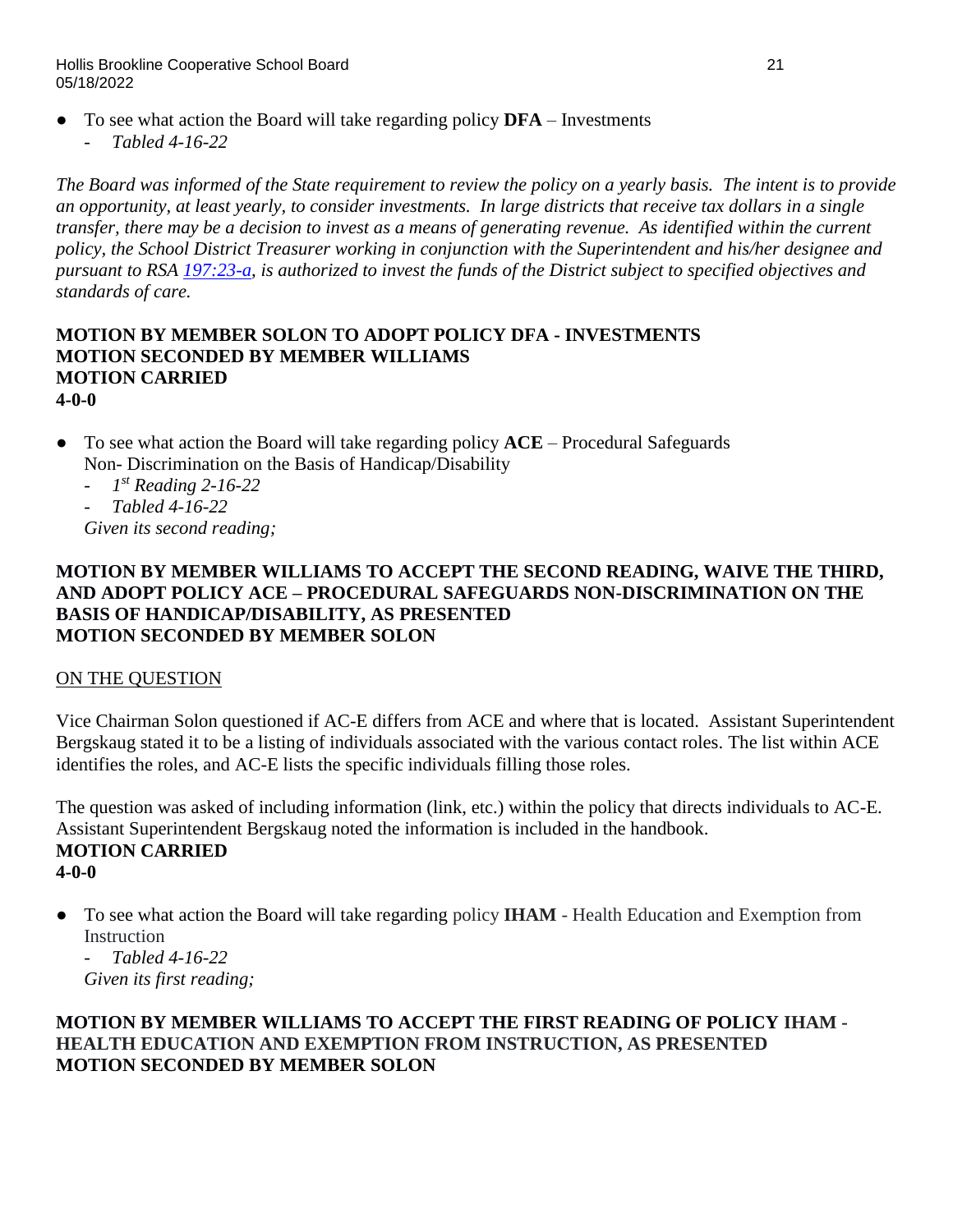### ON THE QUESTION

Added was language regarding the two week advance notice. Asked if the word affirmative is used in the RSA, Assistant Superintendent Bergskaug stated her belief it was a recommendation of a committee member.

The suggestion was that the language be referred back to Policy Committee. **MOTION CARRIED 4-0-0**

● To see what action the Board will take regarding policy **KEC** - Policy of Reconsideration of Instructional Materials

- *Tabled 4-16-22 Given its first reading;*

### **MOTION BY MEMBER WILLIAMS TO ACCEPT THE FIRST READING OF POLICY KEC - RECONSIDERATION OF INSTRUCTIONAL MATERIALS, AS PRESENTED MOTION SECONDED BY MEMBER SOLON**

#### ON THE QUESTION

Chairman Deurloo Babcock noted the use of the form is obsolete and reference not necessary. The requests for reconsideration are now considered to be in writing.

#### **MOTION CARRIED 4-0-0**

- To see what action the Board will take regarding policy **AC** Non-Discrimination, Equal Opportunity Employment and District Anti-Discrimination Plan
	- $-1$ <sup>st</sup> reading 1-19-22
	- $2<sup>nd</sup>$  Reading 2-16-22
	- *Tabled 4-16-22*

*Given its third reading;*

#### **MOTION BY MEMBER WILLIAMS TO ACCEPT THE THIRD READING AND ADOPT POLICY AC - NON-DISCRIMINATION, EQUAL OPPORTUNITY EMPLOYMENT AND DISTRICT ANTI-DISCRIMINATION PLAN MOTION SECONDED BY MEMBER SOLON**

#### ON THE QUESTION

Vice Chairman Solon questioned if this references AC-E and was told it does. He suggested if an appendix to the policy he would like to have it also in the directory that is on the website. Member Williams noted the need to differentiate that AC-E is not a policy. Assistant Superintendent Bergskaug stated it would go out in multiple places. Asked how it would be titled in other locations, she stated there to be a name such as responsible individuals, etc. Vice Chairman Solon suggested whatever the reference is that it be identified here so that if someone were to do a website search, they would reach it.

**MOTION CARRIED 4-0-0**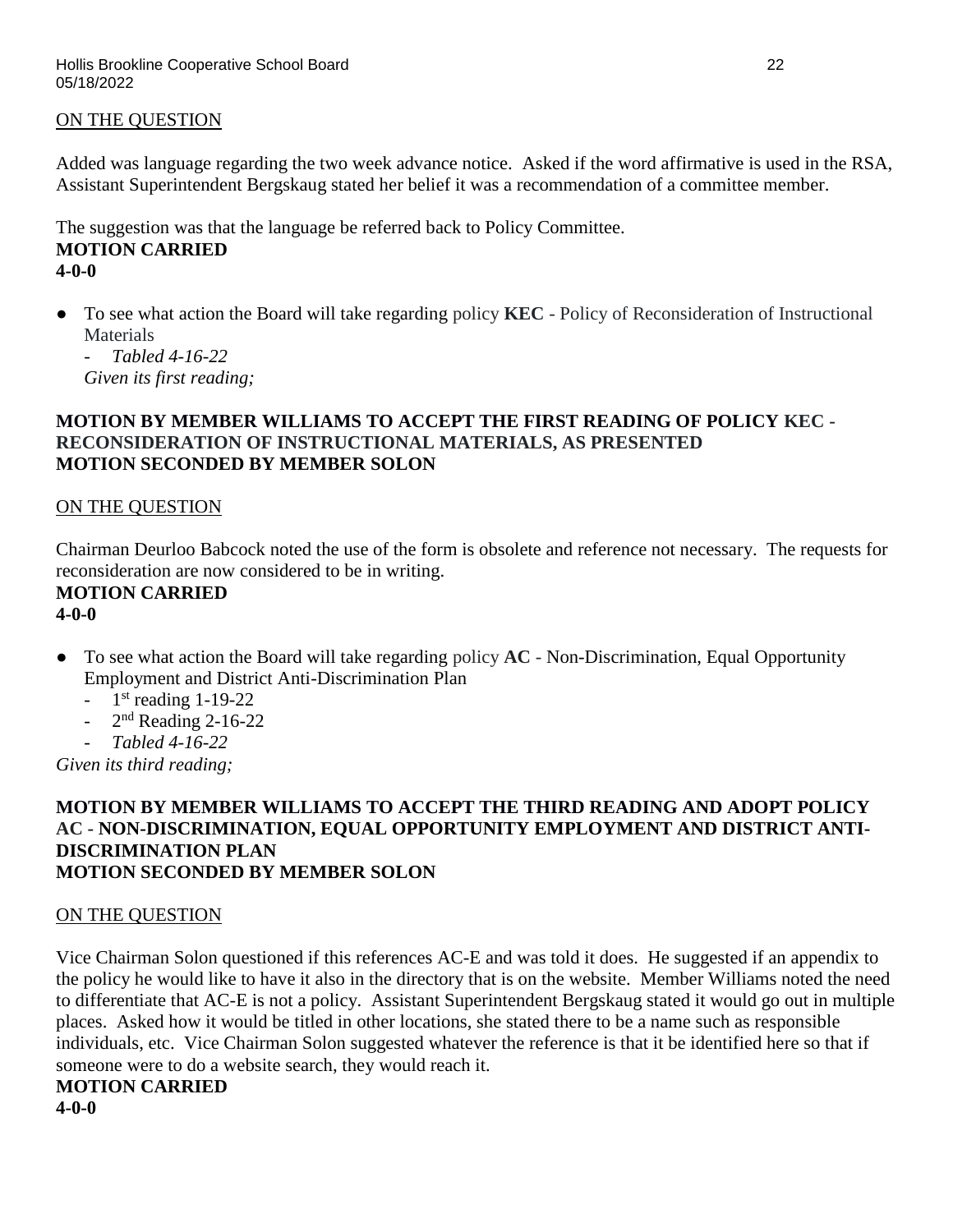#### **REPORT OUT BY PROCESS OBSERVER**

Member VanCoughnett remarked on the amount of information that was presented and thanked Assistant Superintendent Bergskaug and Principal Girzone for their work on the projects presented.

### **ADJOURNMENT**

**MOTION BY MEMBER WILLIAMS TO ADJOURN SECONDED BY MEMBER SOLON MOTION CARRIED 4-0-0**

*The May 18, 2022 meeting of the Hollis Brookline Cooperative School Board was adjourned at 9:31 p.m.*

Date \_\_\_\_\_\_\_\_\_\_\_\_\_\_\_\_\_\_\_\_\_\_\_\_\_\_ Signed \_\_\_\_\_\_\_\_\_\_\_\_\_\_\_\_\_\_\_\_\_\_\_\_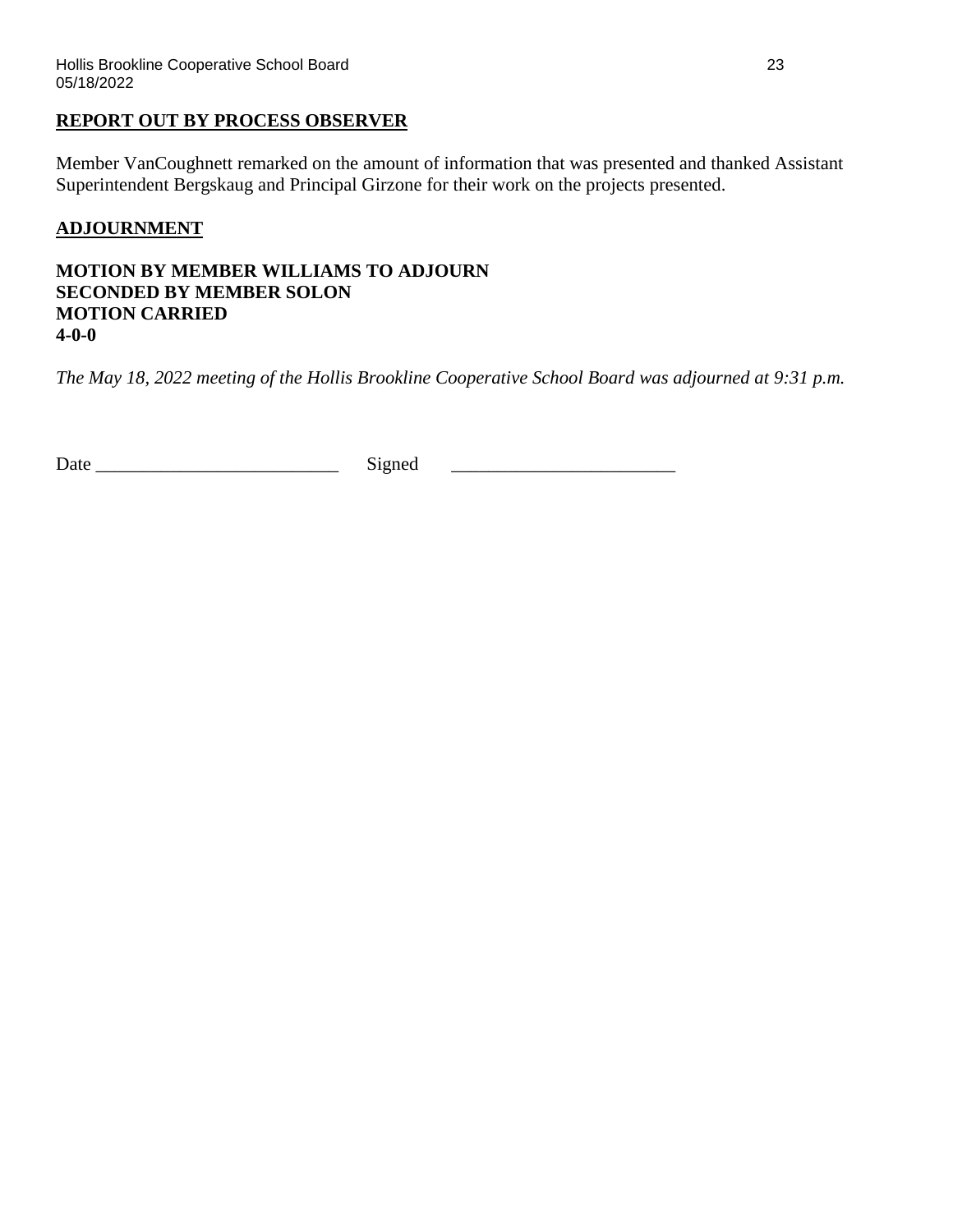Revised

 $\sim$  5

#### May 18, 2022

**MOTION:** I move that the Resolution entitled, "Resolution to Authorize \$2,886,491 Lease Purchase Financing of Energy Efficient Heating and Cooling Equipment at Hollis Brookline High School," be approved in form presented to this meeting and that an attested copy of said Resolution be included with the minutes of this meeting.

# RESOLUTION TO AUTHORIZE \$2,886,491 LEASE PURCHASE FINANCING OF ENERGY EFFICIENT HEATING AND COOLING EQUIPMENT AT HOLLIS **BROOKLINE HIGH SCHOOL**

The School Board of the Hollis/Brookline Cooperative School District (the "District") hereby resolves as follows:

- 1. That, pursuant to RSA 33:7-e and all other applicable law and voter approval of Article 1 of the Hollis/Brookline Cooperative School District Warrant at the Annual Meeting held March 15, 2022, the Superintendent of Schools (the "Superintendent") is authorized to enter into an agreement with Energy Efficient Investments, Inc., or one of its business units for the acquisition and installation of energy efficient heating and cooling equipment at Hollis Brookline High School (the "Equipment") at a cost not to exceed \$2,886,491.00, and any such prior action is ratified and confirmed;
- 2. That the Superintendent and Business Administrator, acting singly, are authorized to execute and deliver an acceptance of a proposal by Banc of America Public Capital Corp, dated April 18, 2022, for Bank of America, National Association or its affiliate or designee ("BANA") to provide tax-exempt lease purchase financing in the estimated principal amount of \$2,886,491.00 (the "Bank Proposal"), which acceptance shall be on such terms, including amendments thereto, and in such form as the Superintendent or Business Administrator may approve, said approval to be conclusively evidenced by the execution and delivery thereof, and any such prior action by the Superintendent or Business Administrator is hereby ratified and confirmed;
- 3. That pursuant to RSA 33:7-e and all other applicable law and voter approval of Article 1 of the Hollis/Brookline Cooperative School District Warrant at the Annual Meeting held March 15, 2022, the Superintendent in the name and on behalf of the District (the "Lessee") is authorized to execute and deliver a tax-exempt lease purchase agreement with BANA to provide lease purchase financing in a principal amount not to exceed \$2,886,491.00 to fund the Equipment, on such terms and in such form as the Superintendent may approve, such approval to be conclusively evidenced by the execution and delivery thereof, and which terms shall be substantially on the terms set forth in the Bank Proposal (the "Lease");
- 4. That to the extent not inconsistent with this Resolution and the Bank Proposal, the Superintendent is authorized to select such date(s), maturity(ies), denomination(s), interest rate(s), place(s) of payment, form(s) and other details of the Lease as the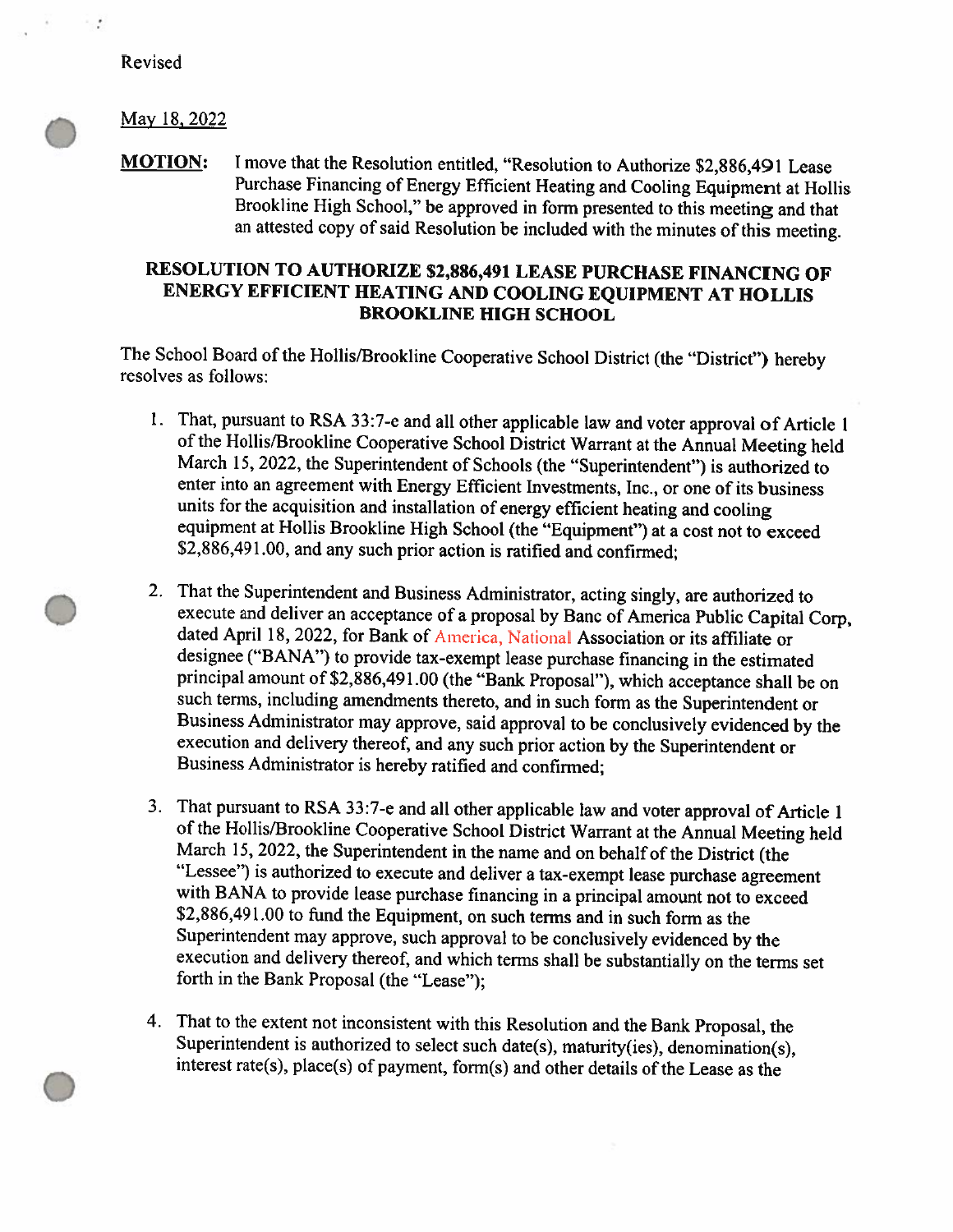Revised

Superintendent may approve, said approval to be conclusively evidenced by the execution and delivery thereof;

- 5. That the Superintendent is authorized to covenant on behalf of the Lessee that (i) no part of the proceeds of the Lease shall be used, directly or indirectly, to acquire any securities and obligations, the acquisition of which would cause the Lease to be an "arbitrage bond" within the meaning of Section 148 of the Internal Revenue Code of 1986, as amended, (the "Code"), and (ii) the proceeds of the Lease and the Equipment financed by the Lease shall not be used in a manner that would cause the Lease to be a "private activity bond" within the meaning of Section 141 of the Code;
- 6. That the Superintendent is authorized to covenant on behalf of the Lessee to file any information report and pay any rebate due to the United States in connection with the issuance of the Lease;
- 7. That the Superintendent is authorized to execute and deliver such tax certificates, arbitrage and use of proceeds certificates, and other documents and certificates as may, in the Superintendent's opinion, be necessary or convenient to effect the transactions herein authorized, to be in such form not inconsistent with this Resolution as the Superintendent may approve, said approval to be conclusively evidenced by the execution and delivery thereof;
- 8. That the Superintendent is authorized to designate the Lease as a qualified tax-exempt obligation within the meaning of Section 265(b)(3) of the Code;
- 9. That the Superintendent is authorized to execute and deliver escrow agreements with BANA or its nominee (the "Lessor"), and Webster Bank, National Association or other mutually acceptable escrow agent (the "Escrow Agent") to hold funds in an escrow account (the "Escrow Account") with the Escrow Agent pending disbursement for the Equipment (the "Escrow Agreement"), said Escrow Agreement to be on such terms not inconsistent with the Bank Proposal as the Superintendent may approve, including without limitation a provision granting the Lessor a security interest in the Escrow Account, said approval to be conclusively evidenced by the execution and delivery thereof;
- 10. That the Superintendent is authorized to covenant, certify and agree, on behalf of the Lessee, for the benefit of the Lessor, that the Lessee will file any required reports, make any annual financial or material event disclosure, and take any other action that may be necessary to ensure the disclosure requirements imposed by Rule 15c2-12 of the Securities and Exchange Commission, to the extent applicable, are met;
- 11. That the Superintendent and other appropriate officials of the Lessee, acting singly, are authorized to execute and deliver on behalf of the Lessee such security agreements, UCC1 financing statements, fixture filings, and other documents and certificates as may be required in connection with the Lease and the Escrow Agreement;